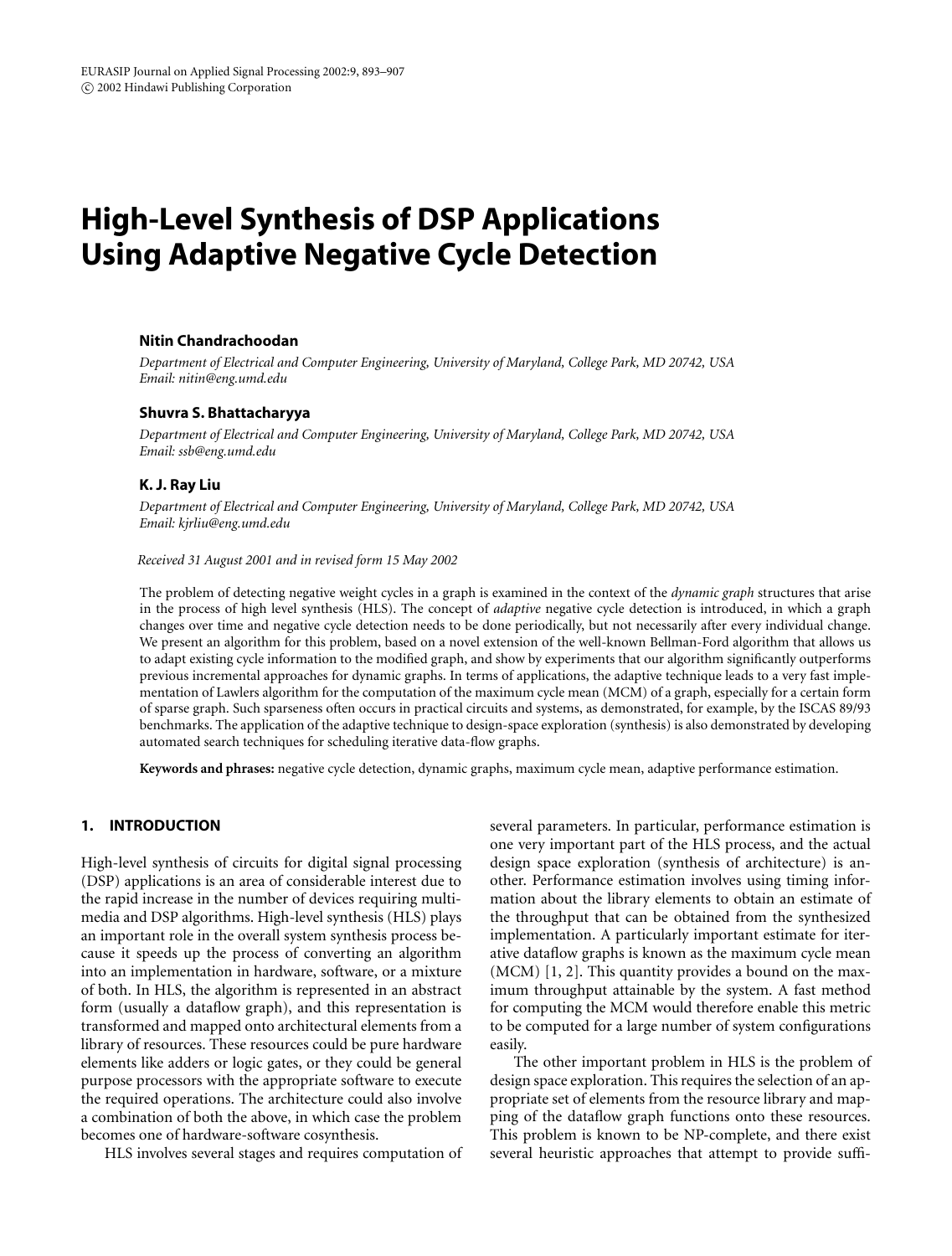ciently good solutions. An important feature of HLS of DSP applications is that the mapping to hardware needs to be done only once for a given design, which is then produced in large quantities for a consumer market. As a result, for these applications (such as modems, wireless phones, multimedia terminals, etc.), it makes sense to consider the possibility of investing large amounts of computational power at compile time, so that a more optimal result can be used at run time.

The problems in HLS described above both have the common feature of requiring a fast solution to the problem of detecting negative cycles in a graph. This is because the execution times of the various resources combine with the graph structure to impose a set of constraints on the system, and checking the feasibility of this set of constraints is equivalent to checking for the presence of negative cycles in the corresponding constraint graph.

DSP applications, more than other embedded applications considered in HLS, have the property that they are *cyclic* in nature. As explained in [Section 2,](#page-2-0) this means that the problem of negative cycle detection in constraint analysis is more relevant to such systems. In order to make use of the increased computational power that is available, one possibility is to conduct more extensive searches of the design space than is performed by a single heuristic. One possible approach to this problem involves an iterative improvement system based on generating modified versions of an existing implementation and verifying their correctness. The incremental improvements can then be used to guide a search of the design space that can be tailored to fit in the maximum time allotted to the exploration problem. In this process, the most computationally intensive part is the process of verifying correctness of the modified systems, and therefore speeding up this process would have a direct impact on the size of the explored region of the design space.

In addition to these problems from HLS, several other problems in circuits and systems theory require the solving of constraint equations [\[2](#page-13-1), [3](#page-13-2), [4](#page-13-3), [5](#page-13-4), [6](#page-13-5)]. Examples include very large scale integrated circuit (VLSI) layout compaction, interactive (reactive) systems, graphic layout heuristics, and timing analysis and retiming of circuits for performance or area considerations. Though a general system of constraints would require a linear programming (LP) approach to solve it, several problems of interest actually consist of the special case of difference constraints (each constraint expresses the minimum or maximum value that the difference of two variables in the system can take). These problems can be attacked by faster techniques than the general LP, mostly involving the solution of a shortest path problem on a weighted directed graph. Detection of negative cycles in the graph is therefore a closely related problem, as it would indicate the infeasibility of the constraint system.

Because of the above reasons, detecting the presence of negative cycles in a weighted directed graph is a very important problem in systems theory. This problem is also important in the computation of network flows. Considerable effort has been spent on finding efficient algorithms for this purpose. Cherkassky and Goldberg [\[3](#page-13-2)] have performed a comprehensive survey of existing techniques. Their study

shows some interesting features of the available algorithms, such as the fact that for a large class of random graphs, the worst case performance bound is far more pessimistic than the observed performance.

There are also situations in which it is useful or necessary to maintain a feasible solution to a set of difference constraints as a system evolves. Typical examples of this would be real-time or interactive systems, where constraints are added or removed one (or several) at a time, and after each such modification it is required to determine whether the resulting system has a feasible solution and if so, to find it. In these situations, it is often more efficient to adapt existing information to aid the solution of the constraint system. In the example from HLS that was mentioned previously, it is possible to cast the problem of design space exploration in a way that benefits from this approach.

Several researchers [\[5,](#page-13-4) [7](#page-13-6), [8](#page-13-7)] have worked on the area of *incremental computation*. They have presented analyses of algorithms for the shortest path problem and negative cycle detection in *dynamic* graphs. Most of the approaches try to apply the modifications of Dijkstra's algorithm to the problem. The obvious reason for this is that this is the fastest known algorithm for the problem when only positive weights are allowed on edges. However, the use of Dijkstra's algorithm as the basis for incremental computation requires the changes to be handled one at a time. While this may often be efficient enough, there are many cases where the ability to handle multiple changes simultaneously would be more advantageous. For example, it is possible that in a sequence of changes, one reverses the effect of another: in this case, a normal incremental approach would perform the same computation twice, while a delayed adaptive computation would not waste any effort.

In this paper, we present an approach that generalizes the adaptive approach beyond single increments: we address multiple changes to the graph simultaneously. Our approach can be applied to cases where it is possible to collect several changes to the graph structure before updating the solution to the constraint set. As mentioned previously, this can result in increased efficiency in several important problems. We present simulation results comparing our method against the single-increment algorithm proposed in [\[4\]](#page-13-3). For larger numbers of changes, our algorithm performs considerably better than this incremental algorithm.

To illustrate the advantages of our adaptive approach, we present two applications from the area of HLS, requiring the solution of difference constraint problems, which therefore benefit from the application of our technique. For the problem of performance estimation, we show how the new technique can be used to derive a fast implementation of Lawler's algorithm [\[9\]](#page-13-8) for the problem of computing the MCM of a weighted directed graph. We present experimental results comparing this against Howard's algorithm [\[2](#page-13-1), [10](#page-13-9)], which appears to be the fastest algorithm available in practice. We find that for graph sizes and node-degrees similar to those of real circuits, our algorithm often outperforms even Howard's algorithm.

For the problem of design space exploration, we present a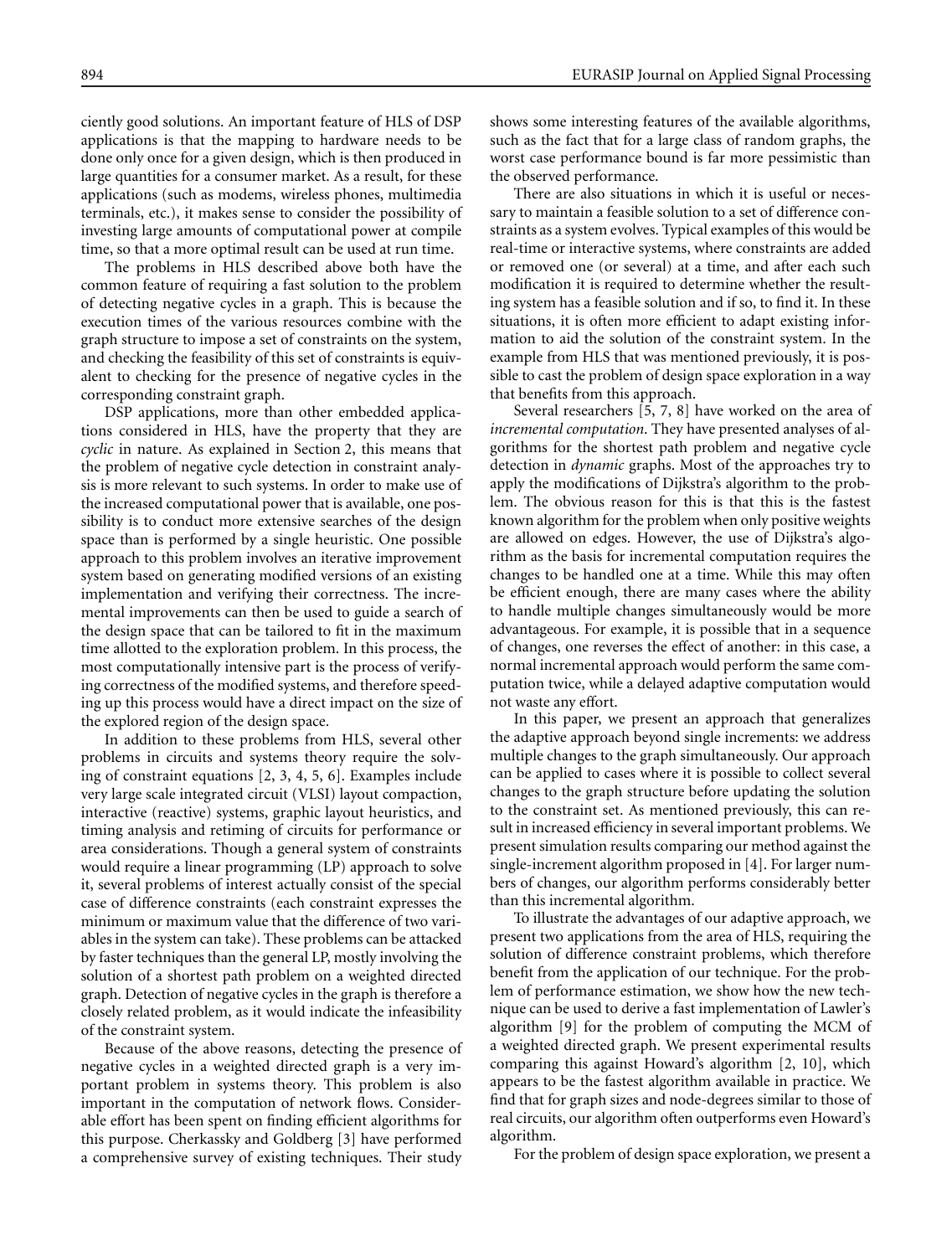search technique for finding schedules for iterative dataflow graphs that uses the adaptive negative cycle detection algorithm as a subroutine. We illustrate the use of this local search technique by applying it to the problem of resourceconstrained scheduling for minimum power in the presence of functional units that can operate at multiple voltages. The method we develop is quite general and can therefore easily be extended to the case of optimization where we are interested in optimizing other criteria rather than the power consumption.

This paper is organized as follows. [Section 2](#page-2-0) surveys previous work on shortest path algorithms and incremental algorithms. In [Section 3,](#page-3-0) we describe the adaptive algorithm that works on multiple changes to a graph efficiently. [Section 4](#page-6-0) compares our algorithm against the existing approach, as well as against another possible candidate for adaptive operation. [Section 5](#page-8-0) then gives details of the applications mentioned above, and presents some experimental results. Finally, we present our conclusions and examine areas that would be suitable for further investigation.

A preliminary version of the results presented in this paper were published in [\[11](#page-13-10)].

# <span id="page-2-0"></span>**2. BACKGROUND AND PROBLEM FORMULATION**

Cherkassky and Goldberg [\[3\]](#page-13-2) have conducted an extensive survey of algorithms for detecting negative cycles in graphs. They have also performed a similar study on the problem of shortest path computations. They present several problem families that can be used to test the effectiveness of a cycle-detection algorithm. One surprising fact is that the best known theoretical bound (*O*(|*V*||*E*|), where |*V*| is the number of vertices and |*E*| is the number of edges in the graph) for solving the shortest path problem (with arbitrary weights) is also the best known time bound for the negative cycle problem. But examining the experimental results from their work reveals the interesting fact that in almost all of the studied samples, the performance is considerably less costly than would be suggested by the product  $|V| \times |E|$ . It appears that the worst case is rarely encountered in random examples, and an average case analysis of the algorithms might be more useful.

Recently, there has been increased interest in the subject of *dynamic* or *incremental* algorithms for solving problems [\[5,](#page-13-4) [7,](#page-13-6) [8\]](#page-13-7). This uses the fact that in several problems where a graph algorithm such as shortest paths or transitive closure needs to be solved, it is often the case that we need to repeatedly solve the problem on variants of the original graph. The algorithms therefore store information about the problem that was obtained during a previous iteration and use this as an efficient starting point for the new problem instance corresponding to the slightly altered graph. The concept of *bounded incremental computation* introduced in [\[7](#page-13-6)] provides a framework within which the improvement afforded by this approach can be quantified and analyzed.

In this paper, the problem we are most interested in is that of maintaining a solution to a set of difference constraints. This is equivalent to maintaining a shortest path

tree in a dynamic graph [\[4](#page-13-3)]. Frigioni et al. [\[5](#page-13-4)] present an algorithm for maintaining shortest paths in arbitrary graphs that performs better than starting from scratch, while Ramalingam and Reps [\[12\]](#page-13-11) present a generalization of the shortest path problem, and show how it can be used to handle the case where there are few negative weight edges. In both of these cases, they have considered one change at a time (not multiple changes), and the emphasis has been on the theoretical time bound, rather than experimental analysis. In [\[13](#page-13-12)], the authors present an experimental study, but only for the case of positive weight edges, which restricts the study to computation of shortest paths and does not consider negative weight cycles.

The most significant work along the lines we propose is described in [\[4](#page-13-3)]. In this, the authors use the observation that in order to detect negative cycles, it is not *necessary* to maintain a tree of the shortest paths to each vertex. They suggest an improved algorithm based on Dijkstra's algorithm, which is able to recompute a feasible solution (or detect a negative cycle) in time *O*(*E*+*V* log*V*), or in terms of *output complexity* (defined and motivated in [\[4\]](#page-13-3))  $O(||\Delta|| + |\Delta| \log |\Delta|)$ , where |∆| is the number of variables whose values are changed and  $\|\Delta\|$  is the number of constraints involving the variables whose values have changed.

The above problem can be generalized to allow multiple changes to the graph between calls to the negative cycle detection algorithm. In this case, the above algorithms would require the changes to be handled one at a time, and therefore would take time proportional to the total number of changes. On the other hand, it would be preferable if we could obtain a solution whose complexity depends on the number of *updates* requested, rather than the total number of changes applied to the graph. Multiple changes between updates to the negative cycle computation arise naturally in many interactive environments (e.g., if we prefer to accumulate changes between refreshes of the state, using the idea of lazy evaluation) or in design space-exploration, as can be seen, for example, in [Section 5.2.](#page-11-0) By accumulating changes and processing them in large batches, we remove a large overhead from the computation, which may result in considerably faster algorithms.

Note that the work in [\[4\]](#page-13-3) also considers the addition/ deletion of constraints only one at a time. It needs to be emphasized that this limitation is basic to the design of the algorithm: Dijkstra's algorithm can be applied only when the changes are considered one at a time. This is acceptable in many contexts since Dijkstra's algorithm is the fastest algorithm for the case where edge weights are positive. If we try using another shortest paths algorithm we would incur a performance penalty. However, as we show, this loss in performance in the case of unit changes may be offset by improved performance when we consider multiple changes.

The approach we present for the solution is to extend the classical Bellman-Ford algorithm for shortest paths in such a way that the solution obtained in one problem instance can be used to reduce the complexity of the solution in modified versions of the graph. In the incremental case (single change to the graph) this problem is related to the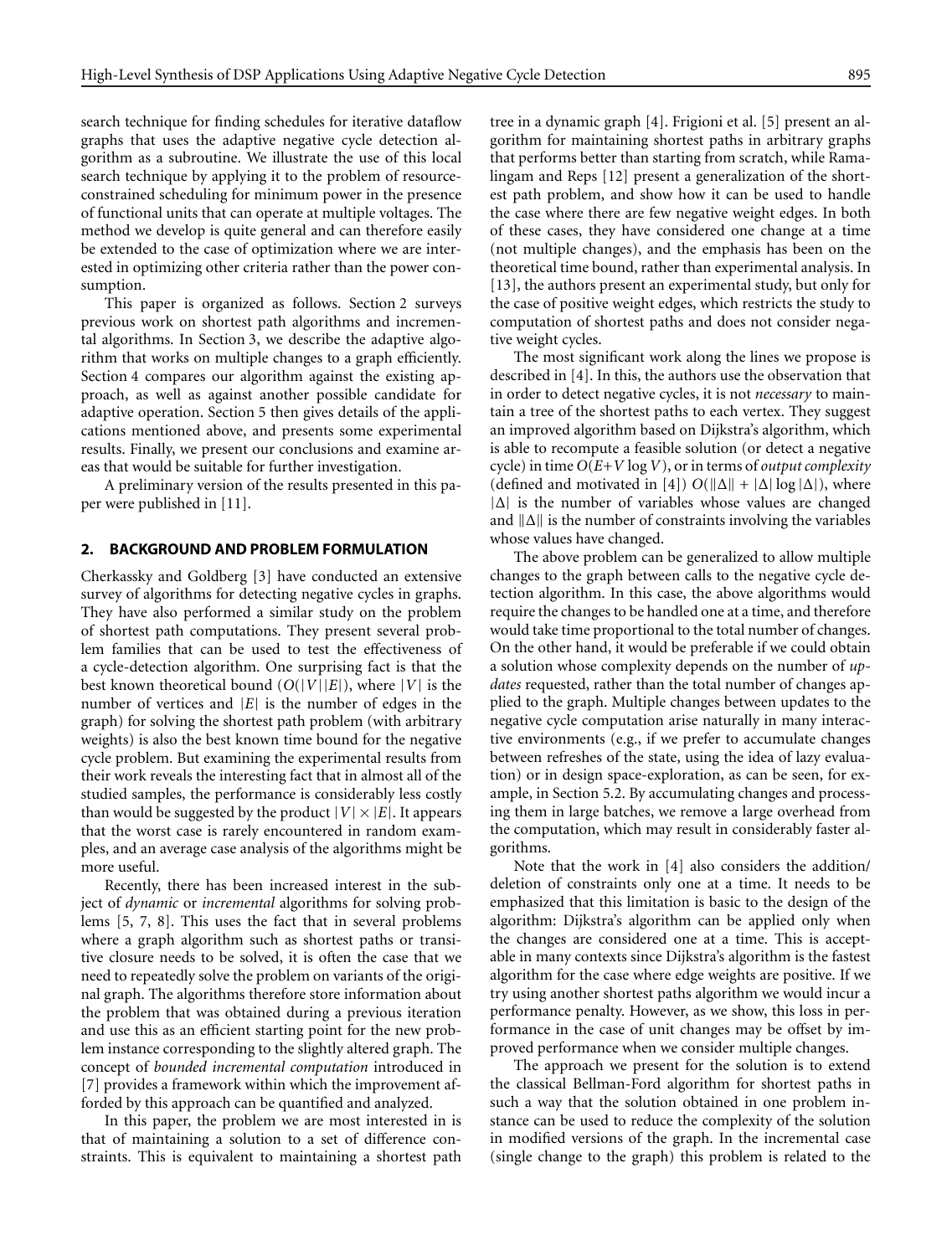problem of analyzing the *sensitivity* of the algorithm [\[14\]](#page-13-13). The sensitivity analysis tries to study the performance of an algorithm when its inputs are slightly perturbed. Note that there do not appear to be any average case sensitivity analyses of the Bellman-Ford algorithm, and the approach presented in [\[14](#page-13-13)] has a quadratic running time in the size of the graph. This analysis is performed for a general graph without regard to any special properties it may have. But as explained in [Section 5.1.1,](#page-8-1) graphs corresponding to circuits and systems in HLS for DSP are typically very sparse—most benchmark graphs tend to have a ratio of about 2 edges per vertex, and the number of delay elements is also small relative to the total number of vertices. Our experiments have shown that in these cases, the adaptive approach is able to do much better than a quadratic approach. We also provide application examples to show other potential uses of the approach.

In the following sections, we show that our approach performs almost as well as the approach in [\[4\]](#page-13-3) (experimentally) for changes made one at a time, and significantly outperforms their approach under the general case of multiple changes (this is true even for relatively small batches of changes, as will be seen from the results). Also, when the number of changes between updates is very large, our algorithm reduces to the normal Bellman-Ford algorithm (starting from scratch), so we do not lose in performance. This is important since when a large number of changes are made, the problem can be viewed as one of solving the shortestpath problem for a new graph instance, and we should not perform worse than the standard available technique for that.

Our interest in adaptive negative cycle detection stems primarily from its application in the problems of HLS that we outlined in the introduction. To demonstrate its usefulness in these areas, we have used this technique to obtain improved implementations of the performance estimation problem (computation of the MCM) and to implement an iterative improvement technique for design space exploration. Dasdan et al. [\[2\]](#page-13-1) present an extensive study of existing algorithms for computing the MCM. They conclude that the most efficient algorithm in practice is Howard's algorithm [\[10](#page-13-9)]. We show that the well-known Lawler's algorithm [\[9\]](#page-13-8), when implemented using an efficient negative cycle detection technique and with the added benefit of our adaptive negative cycle detection approach, actually outperforms this algorithm for several test cases, including several of the IS-CAS benchmarks, which represent reasonable sized circuits.

As mentioned previously, the relevance of negative cycle detection to design space exploration is because of the cyclic nature of the graphs for DSP applications. That is, there is often a dependence between the computation in one iteration and the values computed in previous iterations. Such graphs are referred to as *iterative dataflow graphs* [\[15](#page-13-14)]. Traditional scheduling techniques tend to consider only the latency of the system, converting it to an acyclic graph if necessary. This can result in loss of the ability to exploit inter-iteration parallelism effectively. Methods such as *optimum unfolding* [\[16](#page-13-15)] and *range-chart guided scheduling* [\[15\]](#page-13-14) are techniques that try to avoid this loss in potential parallelism by working directly

on the cyclic graph. However, they suffer from some disadvantages of their own. Optimum unfolding can potentially lead to a large increase in the size of the resulting graph to be scheduled. Range chart guided scheduling is a deterministic heuristic that could miss potential solutions. In addition, the process of scanning through all possible time intervals for scheduling an operation can work only when the run times of operations are small integers. This is more suited to a software implementation than a general hardware design. These techniques also work only after a function to resource binding is known, as they require timing information for the functions in order to schedule them. For the general architecture synthesis problem, this binding itself needs to be found through a search procedure, so it is reasonable to consider alternate search schemes that combine the search for architecture with the search for a schedule.

If the cyclic dataflow graph is used to construct a constraint graph, then feasibility of the resulting system is determined by the absence of negative cycles in the graph. This can be used to obtain exact schedules capable of attaining the performance bound for a given function to resource binding. For the problem of design space exploration, we treat the problem of scheduling an iterative dataflow graph (IDFG) as a problem of searching for an efficient ordering of function vertices on processors, which can be treated as addition of several timing constraints to an existing set of constraints. We implement a simple search technique that uses this approach to solve a number of scheduling problems, including scheduling for low-power on multiple-voltage resources, and scheduling on homogeneous processors, within a single framework. Since the feasibility analysis forms the core of the search, speeding this up should result in a proportionate increase in the number of designs evaluated (until such a point that this is no longer the bottleneck in the overall computation). The adaptive negative cycle detection technique ensures that we can do such searches efficiently, by restricting the computations required.

# <span id="page-3-0"></span>**3. THE ADAPTIVE BELLMAN-FORD ALGORITHM**

We present the basis of the adaptive approach that enables efficient detection of negative cycles in dynamic graphs.

We first note that the problem of detecting negative cycles in a weighted directed graph (digraph) is equivalent to finding whether or not a set of difference inequality constraints has a feasible solution. To see this, observe that if we have a set of difference constraints of the form

$$
x_i - x_j \le b_{ij}, \tag{1}
$$

we can construct a digraph with vertices corresponding to the  $x_i$ , and an edge  $(e_{ij})$  directed from the vertex corresponding to  $x_i$  to the vertex for  $x_j$  such that weight( $e_{ij}$ ) =  $b_{ij}$ . This procedure is performed for each constraint in the system and a weighted directed graph is obtained. Solving for shortest paths in this graph would yield a set of distances dist that satisfy the constraints on *x<sup>i</sup>* . This graph is henceforth referred to as the *constraint graph*.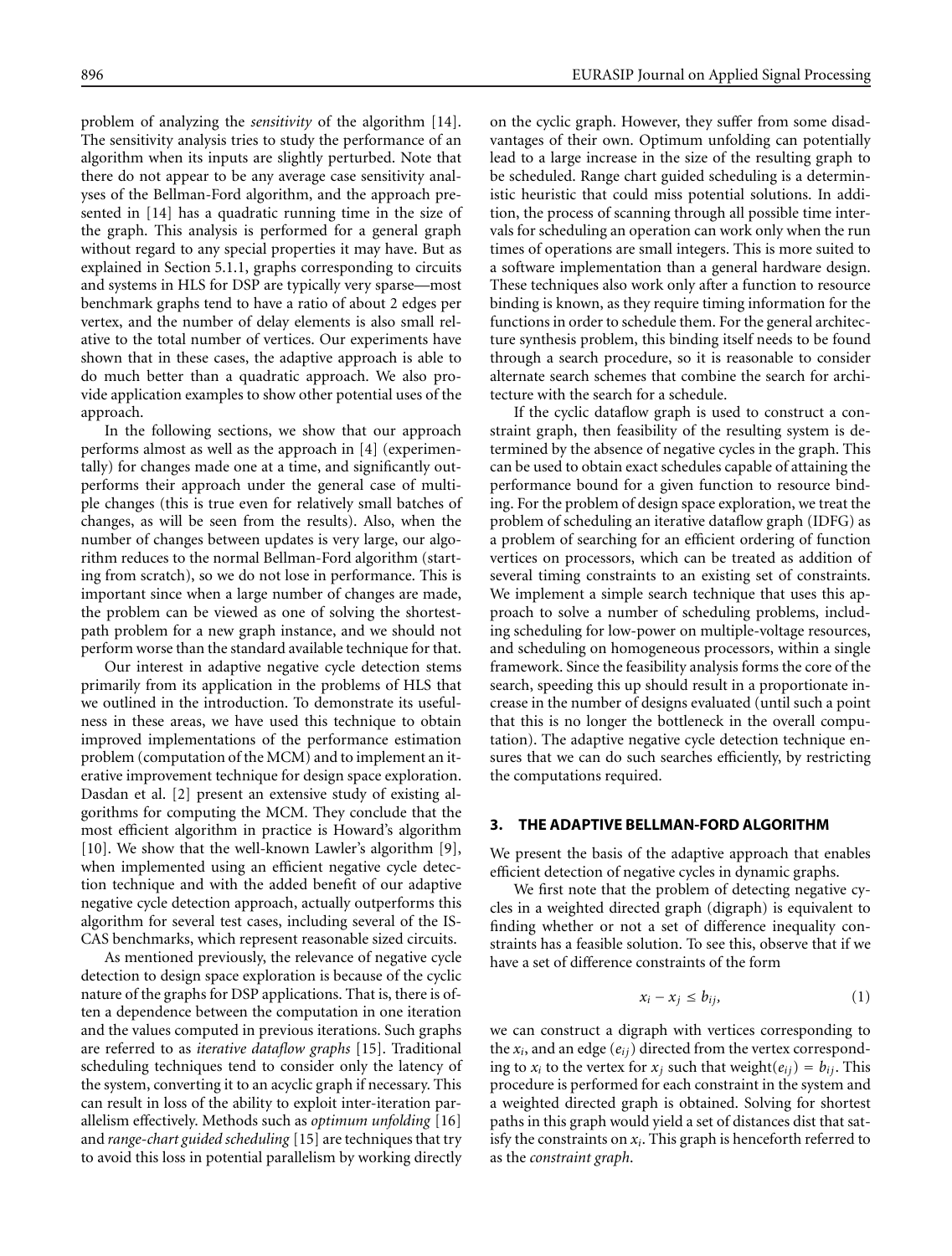The usual technique used to solve for dist is to introduce an imaginary vertex  $s_0$  to act as a source, and introduce edges of zero-weight from this vertex to each of the other vertices. The resulting graph is referred to as the *augmented graph* [\[4\]](#page-13-3). In this way, we can use a single-source shortest paths algorithm to find dist from  $s_0$ , and any negative cycles (infeasible solution) found in the augmented graph must also be present in the original graph, since the new vertex and edges cannot create cycles.

The basic Bellman-Ford algorithm does not provide a standard way of detecting negative cycles in the graph. However, it is obvious from the way the algorithm operates that if changes in the distance labels continue to occur for more than a certain number of iterations, there must be a negative cycle in the graph. This observation has been used to detect negative cycles, and with this straightforward implementation, we obtain an algorithm to detect negative cycles that takes  $O(|V|^3)$  time, where  $|V|$  is the number of vertices in the graph.

The study by Cherkassky and Goldberg [\[3\]](#page-13-2) presents several variants of the negative cycle detection technique. The technique they found to be most efficient in practice is based on the *subtree disassembly* technique proposed by Tarjan [\[17\]](#page-13-16). This algorithm works by constructing a shortest path tree as it proceeds from the source of the problem, and any negative cycle in the graph will first manifest itself as a violation of the tree order in the construction. The experimental evaluation presented in their study found this algorithm to be a robust variant for the negative cycle detection problem. As a result of their findings, we have chosen this algorithm as the basis for the adaptive algorithm. Our modified algorithm is henceforth referred to as the "adaptive Bellman-Ford (ABF)" algorithm.

The adaptive version of the Bellman-Ford algorithm works on the basis of storing the distance labels that were computed from the source vertex from one iteration to the next. Since the negative cycle detection problem requires that the source vertex is always the same (the augmenting vertex), it is intuitive that as long as most edge weights do not change, the distance labels for most of the vertices will also remain the same. Therefore, by storing this information and using it as a starting point for the negative cycle detection routines, we can save a considerable amount of computation.

One possible objection to this system is that we would need to scan all the edges each time in order to detect vertices that have been affected. But in most applications involving multiple changes to a graph, it is possible to pass information to the algorithm about which vertices have been affected. This information can be generated by the higher level application-specific process making the modifications. For example, if we consider multiprocessor scheduling, the highlevel process would generate a new vertex ordering, and add edges to the graph to represent the new constraints. Since any changes to the graph can only occur at these edges, the application can pass on to the ABF algorithm precise information about what changes have been made to the graph, thus saving the trouble of scanning the graph for changes.

Note that in the event where the high-level application

cannot pass on this information without adding significant bookkeeping overhead, the additional work required for a scan of the edges is proportional to the number of edges, and hence does not affect the overall complexity, which is at least as large as this. For example, in the case of the maximum cycle mean computation examined in [Section 5.1,](#page-8-2) for most circuit graphs the number of edges with delays is about 1*/*10 as many as the total number of edges. With each change in the target iteration period, most of these edges will cause constraint violations. In such a situation, an edge scan provides a way of detecting violations that is very fast and easy to implement, while not increasing the overall complexity of the method.

### *3.1. Correctness of the method*

The use of a shortest path routine to find a solution to a system of difference constraint equations is based on the following two theorems, which are not hard to prove (see [\[18\]](#page-13-17)).

<span id="page-4-0"></span>Theorem 1. *A system of difference constraints is consistent if and only if its augmented constraint graph has no negative cycles, and the latter condition holds if and only if the original constraint graph has no negative cycles.*

Theorem 2. *Let G be the augmented constraint graph of a consistent system of constraints V, C. Then D is a feasible solution for V, C, where*

$$
D(u) = \text{dist}_G(s_0, u). \tag{2}
$$

The *augmented constraint graph* consists of this graph, together with an additional source vertex  $(s_0)$  that has zeroweight edges leading to all the other existing vertices, and *consistency* means that a set of *x<sup>i</sup>* exists that satisfy all the constraints in the system.

In the adaptive version of the algorithm, we are effectively setting the weights of the augmenting edges to be equal to the labels that were computed in the previous iteration. In this way, the initial scan from the augmenting vertex sets the distance label at each vertex equal to the previously computed weight instead of setting it to 0. So we now need to show that using nonzero weights on the augmenting edges does not change the solution space in any way: that is, all possible solutions for the zero-weight problem are also solutions for the nonzero-weight problem, except possibly for translation by a constant.

The new algorithm with the adaptation enhancements can be seen to be correct if we relax the definition of the augmented graph so that the augmenting edges (from  $s<sub>0</sub>$ ) need not have zero-weight. We summarize the arguments for this in the following theorems.

Theorem 3. *Consider a constraint graph augmented with a source vertex s*0*, and edges from this vertex to every other vertex v, such that these augmenting edges have arbitrary weight* weight( $s_0 \rightarrow v$ ). The associated system of constraints is consis*tent if and only if the augmenting graph defined above has no negative cycles, which in turn holds if and only if the original constraint graph has no negative cycles.*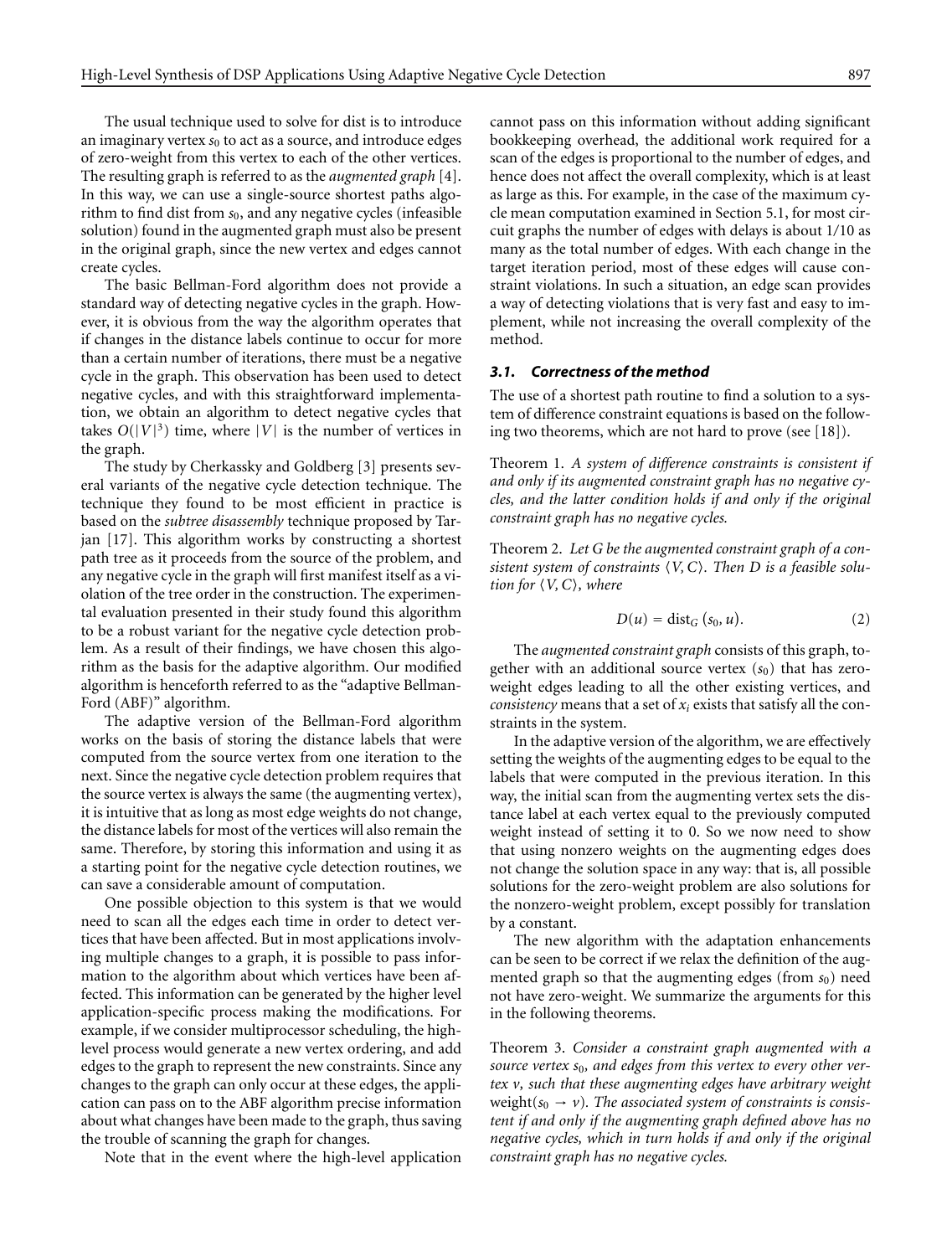*Proof.* Clearly, since *s*<sup>0</sup> does not have any in-edges, no cycles can pass through it. So any cycles, negative or otherwise, which are detected in the augmented graph, must have come from the original constraint graph, which in turn would happen only if the constraint system was inconsistent (by [Theorem 1\)](#page-4-0). Also, any inconsistency in the original system would manifest itself as a negative cycle in the constraint graph, and the above augmentation cannot remove any such cycle. П

<span id="page-5-0"></span>The following theorem establishes the validity of solutions computed by the ABF algorithm.

Theorem 4. *If G*′ *is the augmented graph with arbitrary weights as defined above, and*  $D(u) = \text{dist}_{G'}(s_0, u)$  *(shortest*) *paths from s*0*), then*

- (1) *D* is a solution to  $\langle V, C \rangle$ ; and
- (2) *any solution to V, C can be converted into a solution to the constraint system represented by G*′ *by adding a constant to*  $D(u)$  *for each*  $u \in V$ *.*

*Proof.* The first part is obvious, by the definition of shortest paths.

Now we need to show that by augmenting the graph with arbitrary weight edges, we do not prevent certain solutions from being found. To see this, first note that any solution to a difference constraint system remains a solution when translated by a constant. That is, we can add or subtract a constant to all the  $D(u)$  without changing the validity of the solution.

In our case, if we have a solution to the constraint system that does not satisfy the constraints posed by our augmented graph, it is clear that the constraint violation can only be on one of the augmenting edges (since the underlying constraint graph is the same as in the case where the augmenting edges had zero weight). Therefore, if we define

$$
l_{\max} = \max \{ \text{weight}(e) \mid e \in S_a \},\tag{3}
$$

where  $S_a$  is the set of augmenting edges and

$$
D'(u) = D(u) - l_{\text{max}}, \tag{4}
$$

we ensure that *D*′ satisfies all the constraints of the original graph, as well as all the constraints on the augmenting edges.  $\Box$ 

[Theorem 4](#page-5-0) tells us that an augmented constraint graph with arbitrary weights on the augmenting edges can also be used to find a feasible solution to a constraint system. This means that once we have found a solution dist :  $V \rightarrow \mathbb{R}$ (where  $\mathbb R$  is the set of real numbers) to the constraint system, we can change the augmented graph so that the weight on each edge  $e : u \rightarrow v$  is dist(*v*). Now even if we change the underlying constraint graph in any way, we can use the same augmented graph to test the consistency of the new system.

[Figure 1](#page-5-1) helps to illustrate the concepts that are explained in the previous paragraphs. In [Figure 1a,](#page-5-2) there is a change in the weight of one edge. But as we can see from the augmented graph, this will result in only the single update to the affected

<span id="page-5-2"></span>

(a) Augmenting graph with zeroweight augmenting edges.





(b) Augmenting graph with nonzeroweight augmenting edges.

<span id="page-5-1"></span>Figure 1: Constraint graph.

vertex itself, and all the other vertices will get their constraint satisfying values directly from the previous iteration.

Note that in general, several vertices could be affected by the change in weight of a single edge. For example, in [Figure 1](#page-5-1) if edge AC had not existed, then changing the weight of AB would have resulted in a new distance label for vertices C and D as well. These would be cascading effects from the change in the distance label for vertex B. Therefore, when we speak of affected vertices, it is not just those vertices incident on an edge whose weight has changed, but could also consist of vertices not directly on an edge that has undergone a change in constraint weight. The actual number of vertices affected by a single edge-weight change cannot be determined just by examining the graph, we would actually need to run through the Bellman-Ford algorithm to find the complete set of vertices that are affected.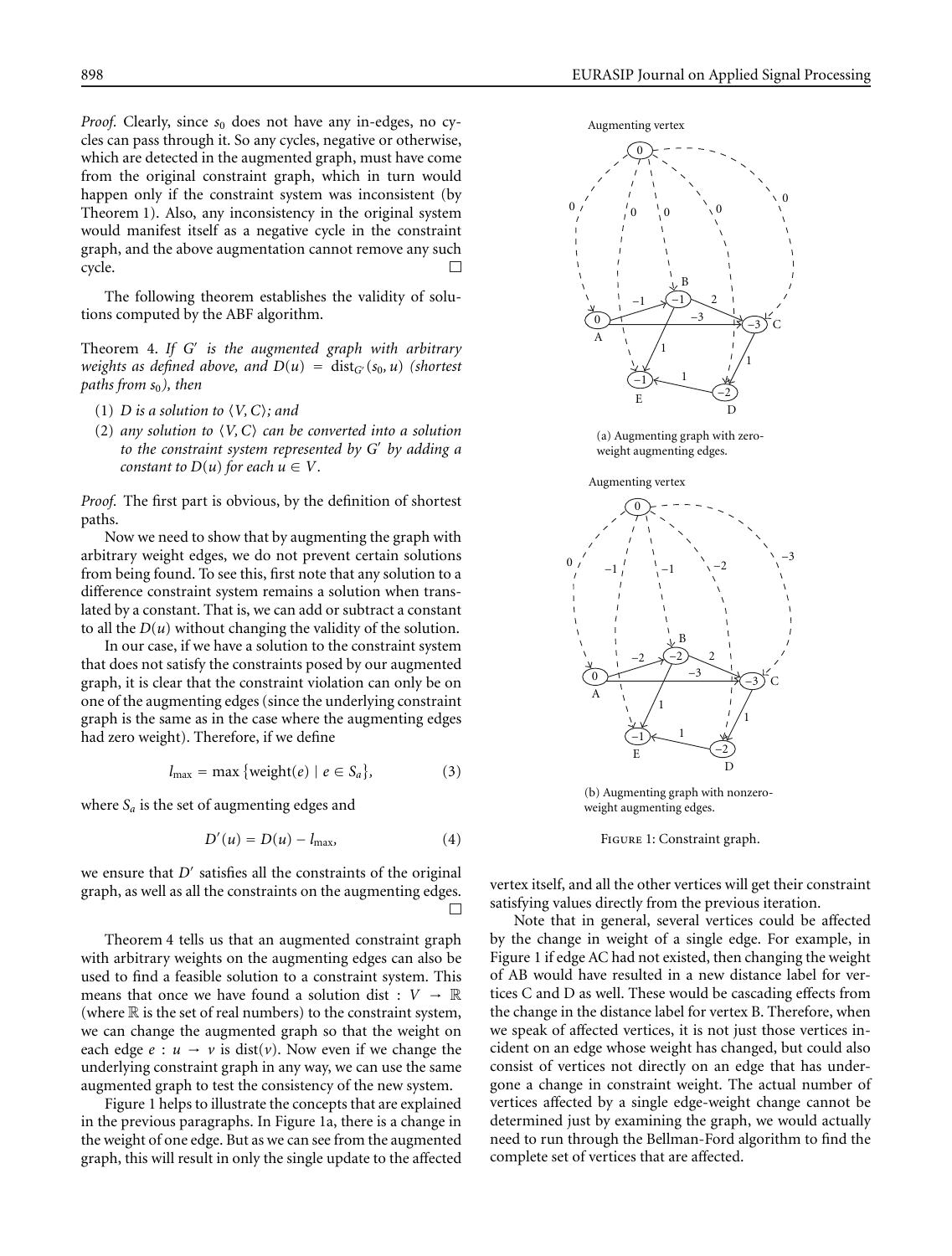In the example from [Figure 1,](#page-5-1) the change in weight of edge AB means that after an initial scan to determine changes in distance labels, we find that vertex B is affected. However, on examining the outgoing edges from vertex B, we find that all other constraints are satisfied, so the Bellman-Ford algorithm can terminate here without proceeding to examine all other edges. Therefore, in this case, there is only 1 vertex whose label is affected out of the 5 vertices in the graph. Furthermore, the experiments show that even in large sparse graphs, the effect of any single change is usually localized to a small region of the graph, and this is the main reason that the adaptive approach is useful, as opposed to other techniques that are developed for more general graphs. Note that, as explained in [Section 2,](#page-2-0) the initial overhead for detecting constraint violations still holds, but the complexity of this operation is significantly less than that of the Bellman-Ford algorithm.

# <span id="page-6-0"></span>**4. COMPARISON AGAINST OTHER INCREMENTAL ALGORITHMS**

We compare the ABF algorithm against (a) the incremental algorithm developed in [\[4](#page-13-3)] for maintaining a solution to a set of difference constraints (referred to here as the RSJM algorithm), and (b) a modification of Howard's algorithm [\[10\]](#page-13-9), since it appears to be the fastest known algorithm to compute the cycle mean, and hence can also be used to check for feasibility of a system. Our modification allows us to use some of the properties of adaptation to reduce the computation in this algorithm.

The main idea of the adaptive algorithm is that it is used as a routine inside a loop corresponding to a larger program. As a result, in several applications where this negative cycle detection forms a computation bottleneck, there will be a proportional speedup in the overall application, which would be much larger than the speedup in a single run.

It is worth making a couple of observations at this point regarding the algorithms we compare against.

(1) The RSJM algorithm [\[4](#page-13-3)] uses Dijkstra's algorithm as the core routine for quickly recomputing the shortest paths. Using the Bellman-Ford algorithm here (even with Tarjan's implementation) would result in a loss in performance since it cannot match the performance of Dijkstra's algorithm when edge weights are positive. Consequently, no benefit would be derived from the reduced-cost concept used in [\[4\]](#page-13-3).

(2) The code for Howard's algorithm was obtained from the Internet website of the authors of [\[10](#page-13-9)]. The modifications suggested by Dasdan et al. [\[19\]](#page-13-18) have been taken into account. This method of constraints checking uses Howard's algorithm to see if the MCM of the system yields a feasible value, otherwise the system is deemed inconsistent.

Another important point is the type of graphs on which we have tested the algorithms. We have restricted our attention to *sparse* graphs, or *bounded degree* graphs. In particular, we have tried to keep the vertex-to-edge ratio similar to what we may find in practice, as in, for example, the ISCAS benchmarks. To understand why such graphs are relevant, note the following two points about the structural elements usually found in circuits and signal processing blocks: (a) they typically have a small, finite number of inputs and outputs (e.g., AND gates, adders, etc. are binary elements) and (b) the fanout that is allowed in these systems is usually limited for reasons of signal strength preservation (buffers are used if necessary). For these reasons, the graphs representing practical circuits can be well approximated by bounded degree graphs. In more general DSP application graphs, constraints such as fanout may be ignored, but the modular nature of these systems (they are built up of simpler, small modules) implies that they normally have small vertex degrees.

We have implemented all the algorithms under the LEDA [\[20](#page-13-19)] framework for uniformity. The tests were run on random graphs, with several random variations performed on them thereafter. We kept the number of vertices constant and changed only the edges. This was done for the following reason: a change to a node (addition/deletion) may result in several edges being affected. In general, due to the random nature of the graph, we cannot know in advance the exact number of altered edges. Therefore, in order to keep track of the exact number of changes, we applied changes only to the edges. Note that when node changes are allowed, the argument for an adaptive algorithm capable of handling multiple changes naturally becomes stronger.

In the discussion that follows, we use the term *batch-size* to refer to the number of changes in a multiple change update. That is, when we make multiple changes to a graph between updates, the changes are treated as a single batch, and the actual number of changes that was made is referred to as the batch-size. This is a useful parameter to understand the performance of the algorithms.

The changes that were applied to the graph were of 3 types.

- (i) *Edge insertion*: an edge is inserted into the graph, ensuring that multiple edges between vertices do not occur.
- (ii) *Edge deletions*: an edge is chosen at random and deleted from the graph. Note that, in general, this cannot cause any violations of constraints.
- (iii) *Edge weight change*: an edge is chosen at random and its weight is changed to another random number.

[Figure 2](#page-7-0) shows a comparison of the running time of the 3 algorithms on random graphs. The graphs in question were randomly generated, had 1000 vertices and 2000 edges each, and a sequence of 10 000 edge change operations (as defined above) were applied to them. The points in the plot correspond to an average over 10 runs using randomly generated graphs. The *X*-axis shows the *granularity* of the changes. That is, at one extreme, we apply the changes one at a time, and at the other, we apply all the changes at once and then compute the correctness of the result. Note that the delayed update feature is not used by the RSJM algorithm, which uses the fact that only one change occurs per test to look for negative cycles. As can be seen, the algorithms that use the adaptive modifications benefit greatly as the batch size is increased, and even among these, the ABF algorithm far outperforms the Howard algorithm, because the latter actually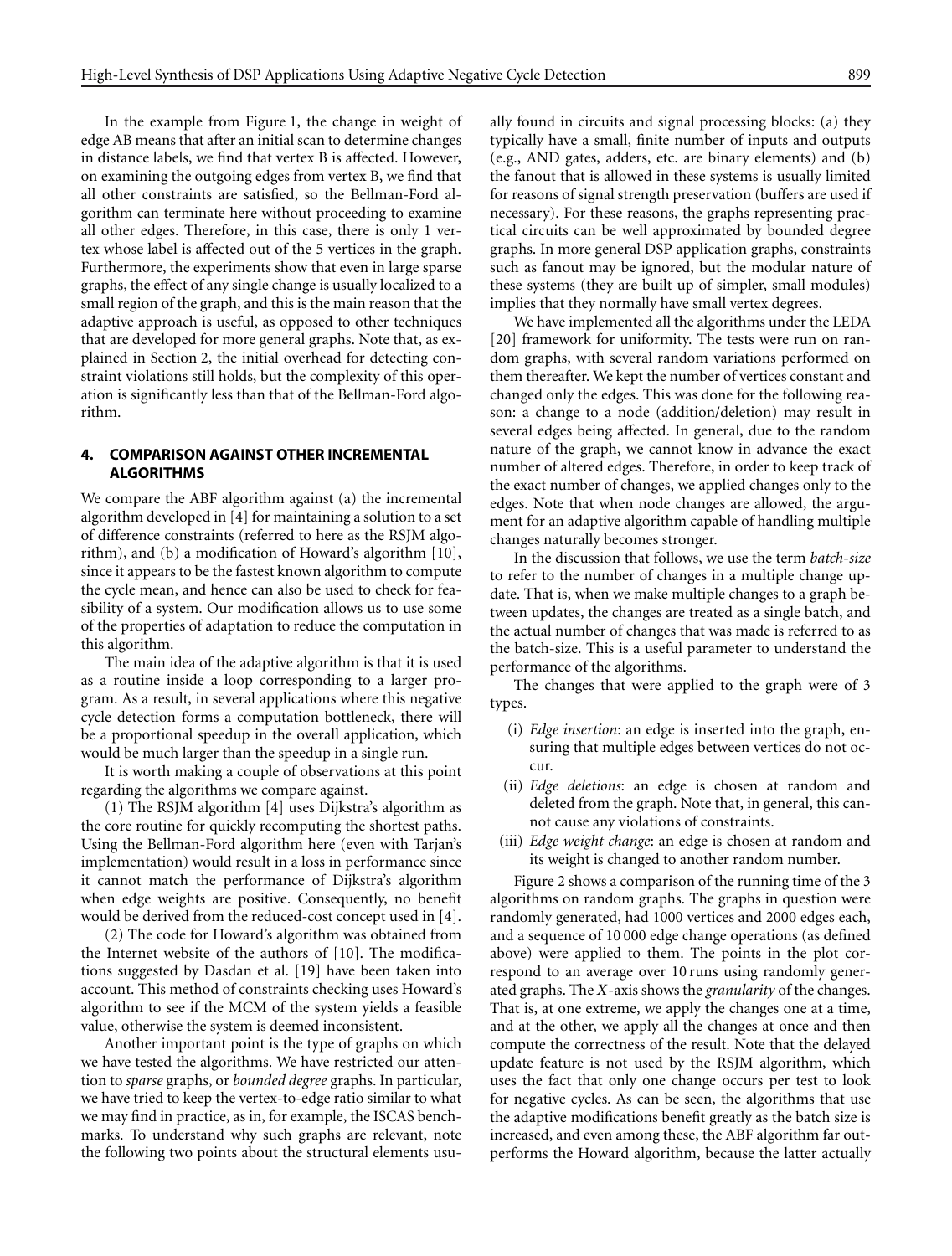

Figure 2: Comparison of algorithms as batch size varies.

<span id="page-7-0"></span>

<span id="page-7-1"></span>Figure 3: Constant number of iterations at different batch sizes.

performs most of the computation required to compute the maximum cycle mean of the graph, which is far more than necessary.

[Figure 3](#page-7-1) shows a plot of what happens when we apply 1000 batches of changes to the graph, but alter the number of changes per batch, so that the total number of changes actually varies from 1000 to 100 000. As expected, RSJM takes total time proportional to the number of changes. But the other algorithms take nearly constant time as the batch size varies, which provides the benefit. The reason for the almost constant time seen here is that other bookkeeping operations dominate over the actual computation at this stage. As the

<span id="page-7-2"></span>Table 1: Relative speed of adaptive *versus* incremental approach for graph of 1000 nodes, 2000 edges.

| Batch size     | Speedup (RSJM time/ABF time) |  |  |  |
|----------------|------------------------------|--|--|--|
|                | $0.26\times$                 |  |  |  |
| $\mathfrak{D}$ | $0.49\times$                 |  |  |  |
| 5              | $1.23\times$                 |  |  |  |
| 10             | $2.31\times$                 |  |  |  |
| 20             | $4.44\times$                 |  |  |  |
| 50             | $10.45\times$                |  |  |  |
| 100            | $18.61\times$                |  |  |  |



Figure 4: Asymptotic behavior of the algorithms.

<span id="page-7-3"></span>batch size increases (asymptotically), we would expect that the adaptive algorithm takes more and more time to operate, finally converging to the same performance as the standard Bellman-Ford algorithm.

As mentioned previously, the adaptive algorithm is better than the incremental algorithm at handling changes in batches. [Table 1](#page-7-2) shows the relative speedup for different batch sizes on a graph of 1000 nodes and 2000 edges. Although the exact speedup may vary, it is clear that as the number of changes in a batch increases, the benefit of using the adaptive approach is considerable.

[Figure 4](#page-7-3) illustrates this for a graph with 1000 vertices and 2000 edges. We have plotted this on a log-scale to capture the effect of a large variation in batch size. Because of this, note that the difference in performance between the incremental algorithm and starting from scratch is actually a factor of 3 or so at the beginning, which is considerable. Also, this figure does not show the performance of Howard's algorithm, because as can be seen from Figures [2](#page-7-0) and [3,](#page-7-1) the ABF algorithm considerably outperforms Howard's algorithm in this context.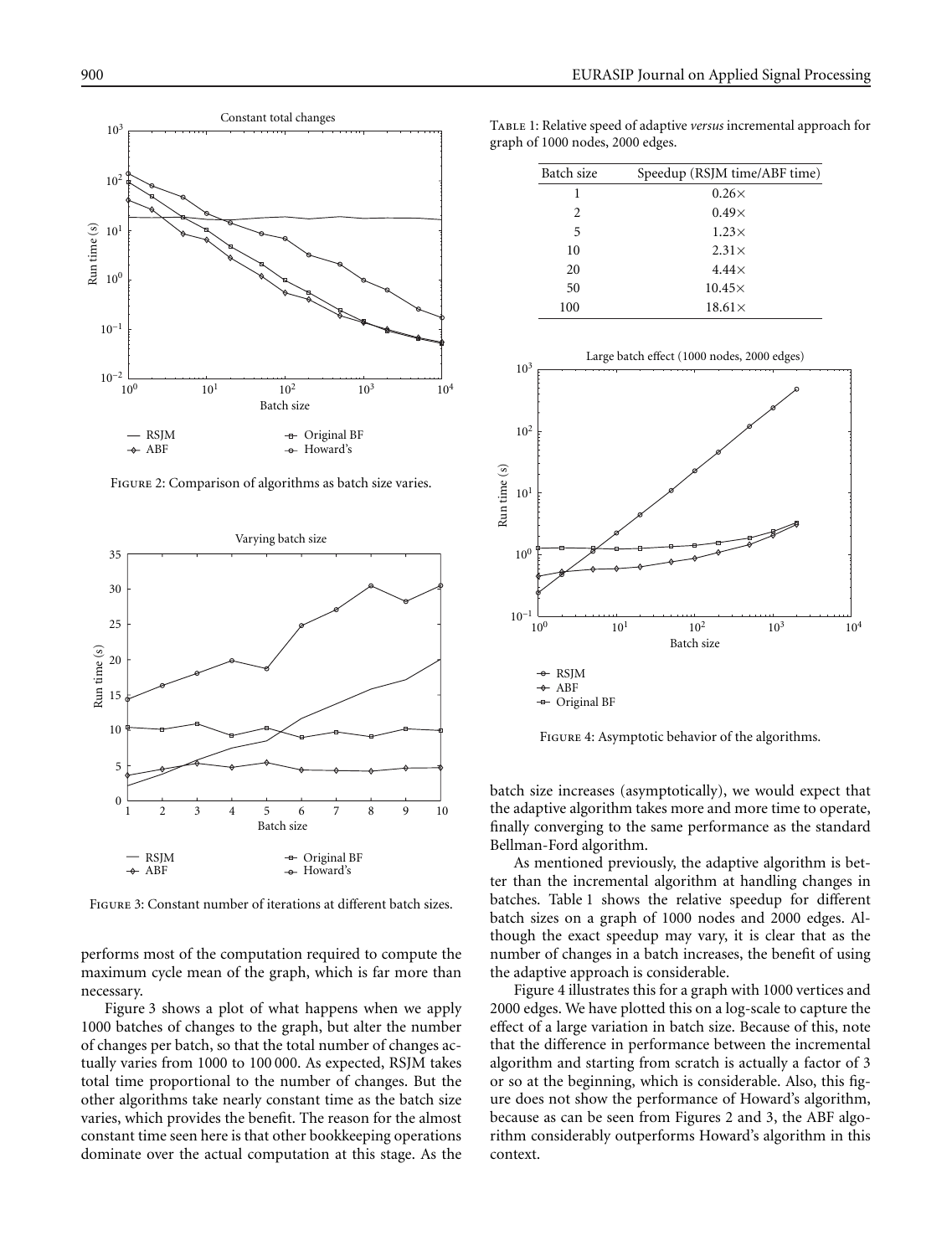An important feature that can be noted from [Figure 4](#page-7-3) is the behavior of the algorithms as the number of changes between updates becomes very large. The RSJM algorithm is completely unaffected by this increase, since it has to continue processing changes one at a time. For very large changes, even when we start from scratch, we find that the total time for update starts to increase, because now the time taken to implement the changes itself becomes a factor that dominates overall performance. In between these two extremes, we see that our incremental algorithm provides considerable improvements for small batch sizes, but for large batches of changes, it tends towards the performance of the original Bellman-Ford algorithm for negative cycle detection.

From Figures [3](#page-7-1) and [4,](#page-7-3) we see, as expected, that the RSJM algorithm takes time proportional to the total number of changes. Howard's algorithm also appears to take more time when the number of changes increases. [Figure 2](#page-7-0) allows us to estimate at what batch size each of the other algorithms becomes more efficient than the RSJM algorithm. Note that the scale on this figure is also logarithmic.

Another point to note with regard to these experiments is that they represent the relative behavior for graphs with 1000 vertices and 2000 edges. These numbers were chosen to obtain reasonable run times on the experiments. Similar results are obtained for other graph sizes, with a slight trend indicating that the *break-even* point, where our adaptive algorithm starts outperforming the incremental approach, shifts to lower batch-sizes for larger graphs.

# <span id="page-8-0"></span>**5. APPLICATIONS**

We present two applications that make extensive use of algorithms for negative cycle detection. In addition, these applications also present situations where we encounter the same graph with slight modifications—either in the edge-weights (MCM computation) or in the actual addition and deletion of a small number of edges (scheduling search techniques). As a result, these provide good examples of the type of applications that would benefit from the adaptive solution to the negative cycle detection problem. As mentioned in [Section 1,](#page-0-0) these problems are central to the high-level synthesis of DSP systems.

## <span id="page-8-2"></span>*5.1. Maximum cycle mean computation*

The first application we consider is the computation of the MCM of a weighted digraph. This is defined as the maximum over all directed cycles of the sum of the arc weights divided by the number of *delay* elements on the arcs. This metric plays an important role in discrete systems and embedded systems [\[2](#page-13-1), [21\]](#page-13-20), since it represents the greatest throughput that can be extracted from the system. Also, as mentioned in [\[21](#page-13-20)], there are situations where it may be desirable to recompute this measure several times on closely related graphs, for example, for the purpose of design space exploration. As specific examples, [\[6\]](#page-13-5) proposes an algorithm for dataflow graph partitioning where the repeated computation of the MCM plays a key role, and [\[22\]](#page-13-21) discusses the utility of frequent MCM computation to synchronization optimization in embedded multiprocessors. Therefore, efficient algorithms for this problem can make it reasonable to consider using such solutions instead of the simpler heuristics that are otherwise necessary. Although several results such as [\[23,](#page-13-22) [24\]](#page-13-23) provide polynomial time algorithms for the problem of MCM computation, the first extensive study of algorithmic alternatives for it has been undertaken by Dasdan et al. [\[2](#page-13-1)]. They concluded that the best existing algorithm in practice for this problem appears to be Howard's algorithm, which, unfortunately, does not have a known polynomial bound on its running time.

To model this application, the edge weights on our graph are obtained from the equation

$$
weight(u \to v) = delay(e) \times P - exec\_time(u), \quad (5)
$$

where weight(*e*) refers to the weight of the edge  $e : u \rightarrow v$ , delay(*e*) refers to the number of delay elements (flip-flops) on the edge, exec  $time(u)$  is the propagation delay of the circuit element that is the source of the vertex, and *P* is the desired clock period that we are testing the system for. In other words, if the graph with weights as mentioned above does not have negative cycles, then *P* is a feasible clock for the system. We can then perform a binary search in order to compute *P* to any precision we require. This algorithm is attributed to Lawler [\[9\]](#page-13-8). Our contribution here is to apply the adaptive negative cycle detection techniques to this algorithm and analyze the improved algorithm that is obtained as a result.

## <span id="page-8-1"></span>*5.1.1 Experimental setup*

For an experimental study, we build on the work by Dasdan et al. [\[2\]](#page-13-1), where the authors have conducted an extensive study of algorithms for this problem. They conclude that Howard's algorithm [\[10](#page-13-9)] appears to be the fastest experimentally, even though no theoretical time bounds indicate this. As will be seen, our algorithm performs almost as well as Howard's algorithm on several useful sized graphs, and especially on the circuits of the ISCAS 89/93 benchmarks, where our algorithm typically performs better.

For comparison purposes, we implemented our algorithm in the C programming language, and compared it against the implementation provided by the authors of [\[10](#page-13-9)]. Although the authors do not claim their implementation is the fastest possible, it appears to be a very efficient implementation, and we could not find any obvious ways of improving it. As we mentioned in the previous section, the implementation we used incorporates the improvements proposed by Dasdan et al. [\[2](#page-13-1)]. The experiments were run on a Sun Ultra SPARC-10 (333 MHz processor, 128 MB memory). This machine would classify as a medium-range workstation under present conditions.

It is clear that the best performance bound that can be placed on the algorithm as it stands is  $O(|V||E|\log T)$  where *T* is the maximum value of *P* that we examine in the search procedure, and |*V*| and |*E*| are, respectively, the size of the input graph in number of vertices and edges. However, our experiments show that it performs significantly faster than would be expected by this bound.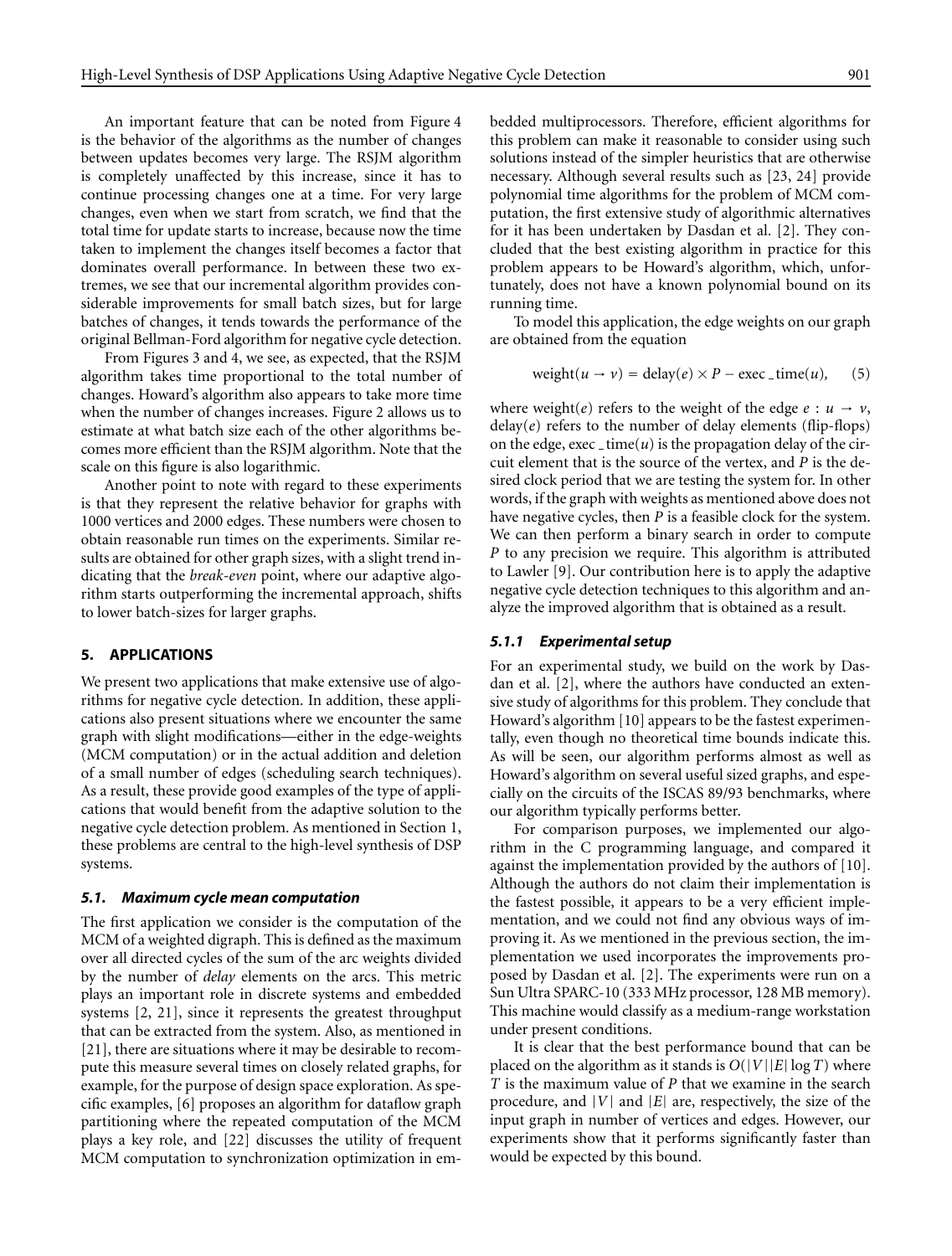One point to note is that since we are doing a binary search on *T*, we are forced to set a limit on the precision to which we compute our answer. This precision in turn depends on the maximum value of the edge-weights, as well as the actual precision desired in the application itself. Since these depend on the application, we have had to choose values for these. We have used a random graph generator that generates integer weights for the edges in the range [0– 10 000]. For this range of weights, it could be argued that integer precision would be sufficient. However, since the maximum cycle mean is a ratio, it is not restricted to integer values. We have therefore conservatively chosen a precision of 0.001 for the binary search (i.e.,  $10^{-7}$  times the maximum edge-weight). Increasing the precision by a factor of 2 requires one more run of the negative cycle detection algorithm, which would imply a proportionate increase in the total time taken for computation of the MCM.

With regard to the ISCAS benchmarks, note that there is a slight ambiguity in translating the net-lists into graphs. This arises because a *D*-type flip-flop can either be treated as a single edge with a delay, with the fanout proceeding from the sink of this edge, or as *k* separate edges with unit delay emanating from the source vertex. In the former treatment, it makes more sense to talk about the  $|D|/|V|$  ratio ( $|D|$  being the number of *D* flip-flops), as opposed to the |*D*|*/*|*E*| ratio that we use in the experiments with random graphs. However, the difference between the two treatments is not significant and can be safely ignored.

We also conducted experiments where we vary the number of edges with delays on them. For this, we need to exercise care, since we may introduce cycles without delays on them, which are fundamentally infeasible and do not have a maximum cycle mean. To avoid this, we follow the policy of treating edges with delays as "back-edges" in an otherwise acyclic graph [\[15\]](#page-13-14). This view is inspired by the structure of circuits, where a delay element usually figures in the feedback portion of the system. Unfortunately, one effect of this is that when we have a low number of delay edges, the resulting graph tends to have an asymmetric structure: it is almost acyclic with only a few edges in the reverse "direction." It is not clear how to get around this problem in a fashion that does not destroy the symmetry of the graph, since this requires solving the *feedback arc set* problem, which is NP-hard [\[25](#page-13-24)].

One effect of this is in the way it impacts the performance of the Bellman-Ford algorithm. When the number of edges with delays is small, there are several negative weight edges, which means that the standard Bellman-Ford algorithm spends large amounts of time trying to compute shortest paths initially. The incremental approach, however, is able to avoid this excess computation for large values of *T*, which results in its performance being considerably faster when the number of delays is small.

Intuitively, therefore, for the above situation, we would expect our algorithm to perform better. This is because, for the MCM problem, a change in the value of *P* for which we are testing the system will cause changes in the weights of those edges which have delays on them. If these are



<span id="page-9-1"></span>Figure 5: Comparison of algorithms for 10 000 vertices, 20 000 edges: the number of feedback edges (with delays) is varied as a proportion of the total number of edges.

fewer, then we would expect that fewer operations would be required overall when we retain information across iterations. This is borne out by the experiments as discussed in [Section 5.1.2.](#page-9-0)

Our experiments focus more on the kinds of graphs that appear to represent *real* graphs. By this we mean graphs for which the average out-degree of a vertex (number of edges divided by number of vertices), and the relative number of edges with delays on them are similar to those found in real circuits. We have used the ISCAS benchmarks as a good representative sample of real circuits, and we can see that they show remarkable similarity in the parameters we have described: the average out-degree of a vertex is close to and a little less than 2, while an average of about (1/10)th or fewer edges have delays on them. An intuitive explanation for the former observation is that most real circuits are usually built up of a collection of simpler systems, which predominantly have small numbers of inputs and outputs. For example, logic gates have typically 2 inputs and 1 output, as do elements such as adders and multipliers. More complex elements like multiplexers and encoders are relatively rare, and even their effect is somewhat offset by single-input singleoutput units like NOT gates and filters.

#### <span id="page-9-0"></span>*5.1.2 Experimental results*

We now present the results of the experiments on random graphs with different parameters of the graph being varied.

We first consider the behavior of the algorithms for random graphs consisting of 10 000 vertices and 20 000 edges, when the feedback-edge ratio (ratio of edges with nonzero delay to total number of edges) is varied from 0 to 1 in increments of 0.1. The resulting plot is shown in [Figure 5.](#page-9-1) As discussed in [Section 5.1.1,](#page-8-1) for small values of this ratio,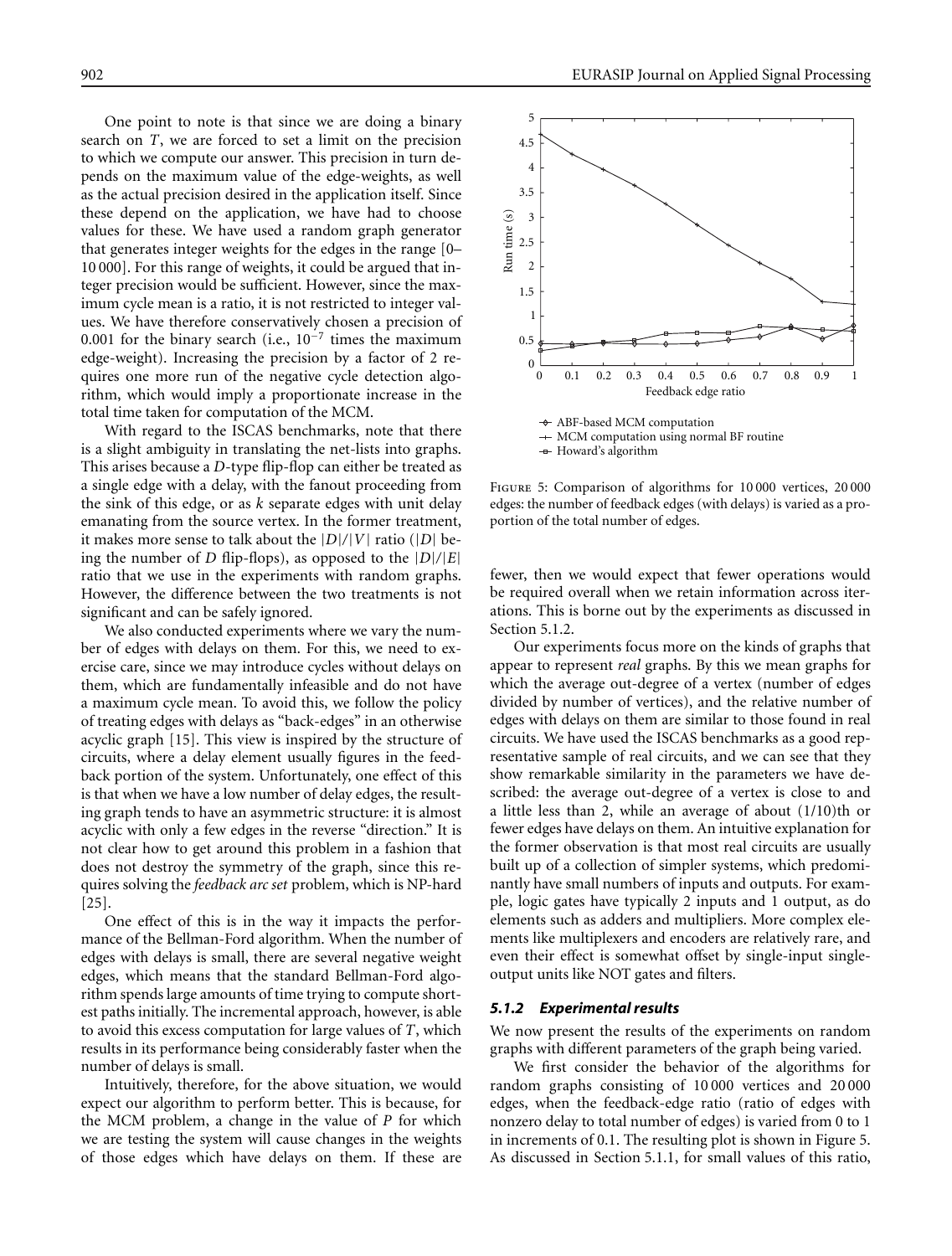

<span id="page-10-0"></span>Figure 6: Performance of the algorithms as graph size varies: all edges have delays (feedback edges) and number of edges = twice the number of vertices.

the graph is nearly acyclic, and almost all edges have negative weights. As a result, the normal Bellman-Ford algorithm performs a large number of computations that increase its running time. The ABF-based algorithm is able to avoid this overhead due to its property of retaining information across runs, and so it performs significantly better for small values of the feedback edge ratio. The ABF-based algorithm and Howard's algorithm perform almost identically in this experiment. The points on the plot represent an average over 10 random graphs each.

[Figure 6](#page-10-0) shows the effect of varying the number of vertices. The average degree of the graph is kept constant, so that there is an average of 2 edges per vertex, and the feedback edge ratio is kept constant at 1 (all edges have delays). The reason for the choice of average degree was explained in [Section 5.1.1.](#page-8-1) [Figure 7](#page-10-1) shows the same experiment, but this time with a feedback edge ratio of 0.1. We have limited the displayed portion of the *Y*-axis since the values for the MCM computation using the original Bellman-Ford routine rise as high as 10 times that of the others and drowns them out otherwise.

These plots reveal an interesting point: as the size of the graph increases, Howard's algorithm performs less well than the MCM computation using the ABF algorithm. This indicates that for real circuits, the ABF-based algorithm may actually be a better choice than Howard's algorithm. This is borne out by the results of the ISCAS benchmarks.

Figures [8](#page-10-2) and [9](#page-11-1) show a study of what happens as the edgedensity of the graph is varied: for this, we have kept the number of edges constant at 20 000, and the number of vertices varies from 1000 to 17 500. This means a variation from an edge-density (ratio of the number of edges to the number of vertices) of 1.15 to 20. In both these figures, we see that



<span id="page-10-1"></span>Figure 7: Performance of the algorithms as graph size varies: proportion of edges with delays = 0*.*1 and number of edges = twice the number of vertices (*Y*-axis limited to show detail).



<span id="page-10-2"></span>FIGURE 8: Performance of the algorithms as graph edge density varies: all edges have delays (feedback edges) and the number of edges = 20 000.

the MCM computation using ABF performs especially well at low densities (sparse graphs), where it does considerably better than Howard's algorithm and the normal MCM computation using ordinary negative cycle detection. In addition, the point where the ABF-based algorithm starts performing better appears to be at around an edge-density of 2, which is also seen in [Figure 5.](#page-9-1)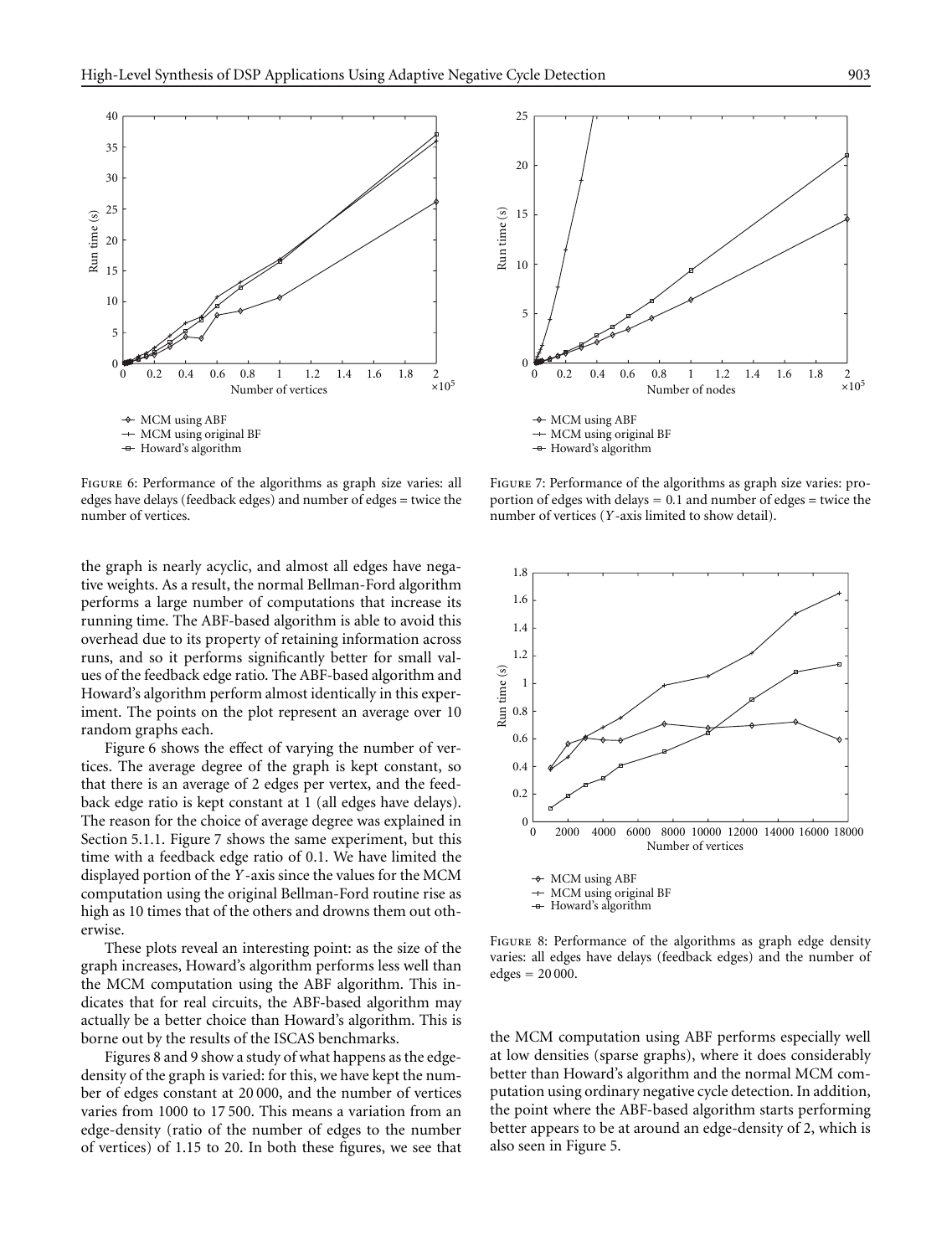

 $\div$  MCM using ABF

MCM using original BF

<sup>+</sup>Howard's algorithm

<span id="page-11-1"></span>FIGURE 9: Performance of the algorithms as graph size varies: proportion of edges with delays = 0*.*1 and the number of edges = 20 000.

We note the following features from the experiments:

- (i) If all edges have unit delay, the MCM algorithm that uses our adaptive negative cycle detection provides some benefit, but less than in the case where few edges have delays.
- (ii) When we vary the number of feedback edges (edges with delays), the benefit of the modifications becomes very considerable at low feedback ratios, doing better than Howard's algorithm for low-edge densities.
- (iii) In the ISCAS benchmarks, we can see that all of the circuits have  $|E|/|V| < 2$ , and  $|D|/|V| < 0.1$ ,  $(|D|$  is the number of flip-flops, |*V*| is the total number of circuit elements, and  $|E|$  is the number of edges). In this range of parameters, our algorithm performs very well, even better than Howard's algorithm in several cases (also see [Table 2](#page-11-2) for our results on the ISCAS benchmarks).

[Table 2](#page-11-2) shows the results obtained when we used the different algorithms to compute MCMs for the circuits from the ISCAS 89/93 benchmark set. One point to note here is that the ISCAS circuits are not true HLS benchmarks; they were originally designed with logic circuits in mind, and as such, the normal assumption would be that all registers (flip-flops) in the system are triggered by the same clock. In order to use them for our testing, however, we have relaxed this assumption and allowed each flip-flop to be triggered on any phase; in particular, the phases that are computed by the MCM computation algorithm are such that the overall system speed is maximized. These benchmark circuits are still very important in the area of HLS, because real DSP circuits also show similar structure (sparseness and density of delay elements), and an important observation we can make from the experiments is that the structure of the graph is very rel-

| Bench- | E / V | D / V | Orig. BF   | ABF        | Howard's |
|--------|-------|-------|------------|------------|----------|
| mark   |       |       | <b>MCM</b> | <b>MCM</b> | algo.    |
| s38417 | 1.416 | 0.069 | 2.71       | 0.29       | 0.66     |
| s38584 | 1.665 | 0.069 | 2.66       | 0.63       | 0.59     |
| s35932 | 1.701 | 0.097 | 1.79       | 0.37       | 0.09     |
| s15850 | 1.380 | 0.057 | 1.47       | 0.18       | 0.36     |
| s13207 | 1.382 | 0.077 | 0.73       | 0.12       | 0.35     |
| s9234  | 1.408 | 0.039 | 0.57       | 0.06       | 0.11     |
| \$6669 | 1.657 | 0.070 | 0.74       | 0.07       | 0.04     |
| s4863  | 1.688 | 0.042 | 0.27       | 0.04       | 0.03     |
| s3330  | 1.541 | 0.067 | 0.11       | 0.02       | 0.01     |
| s1423  | 1.662 | 0.099 | 0.07       | 0.01       | 0.01     |
|        |       |       |            |            |          |

<span id="page-11-2"></span>Table 2: Run time for MCM computation for the 6 largest ISCAS 89/93 benchmarks.

evant to the performance of the various algorithms in the MCM computation.

As can be seen in [Table 2,](#page-11-2) Lawler's algorithm does reasonably well at computing the MCM. However, when we use the adaptive negative cycle detection in place of the normal negative cycle detection technique, there is an increase in speed by a factor of 5 to 10 in most cases. This increase in speed is in fact sufficient to make Lawler's algorithm with this implementation up to twice as fast as Howard's algorithm, which was otherwise considered the fastest algorithm in practice for this problem.

# <span id="page-11-0"></span>*5.2. Search techniques for scheduling*

We demonstrate another application of our technique, efficient searching of schedules for IDFGs. The basic idea is that for scheduling an IDFG, we need to (a) assign vertices to processors and (b) assign relative positions to the vertices within each processor (for resource sharing). Once these two aspects are done, the schedule for a given throughput constraint is determined by finding a feasible solution to the constraint equations, which we do using the ABF algorithm. This idea that the ordering can be directly used to compute schedule times has been used previously, for example see [\[26\]](#page-13-25). Since the search process involves repeatedly checking the feasibility of many similar constraint systems, the advantages of the adaptive negative cycle detection come into play.

The approach we have taken for the schedule search is

- (i) start with each vertex on its own processor, find a feasible solution on the fastest possible processor;
- (ii) examine each vertex in turn, and try to find a place for it on another processor (resource sharing). In doing so, we are making a small number of changes to the constraint system, and need to recompute a feasible solution;
- (iii) in choosing the new position, choose one that has minimum power (or area, or whatever cost we want to optimize);
- (iv) additional *moves* that can be made include inserting a new processor type and moving as many vertices onto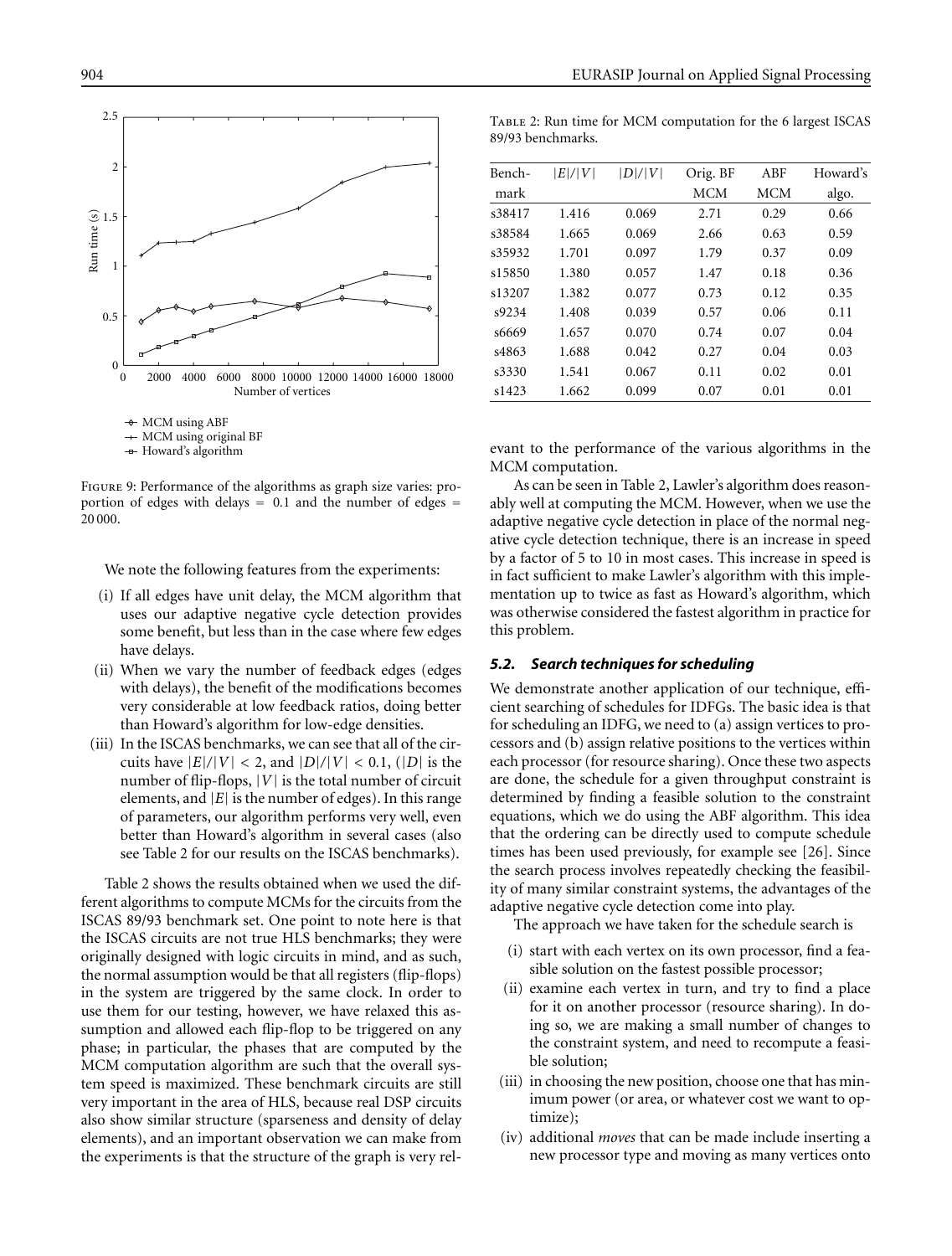it as possible, moving vertices in groups from one processor to another, and so forth;

- (v) the technique also lends itself very well to the application in schemes using evolutionary improvement [\[27\]](#page-14-0);
- (vi) in the present implementation, to choose among various equivalent implementations at a given stage, we use a weight based on giving greater importance to implementations that result in lower overall slack on the cycles in the system. (*Slack* of a cycle here refers to the difference between the total delay afforded by the registers (number of delay elements in the cycle times the clock period) and the sum of the execution times of the vertices on the cycle, and is useful since a large slack could be taken as an indication of under-utilization of resources.)

Each such *move* or modification that we make to the graph can be treated as a set of edge-changes in the precedence/processor constraint graph, and a feasible schedule would be found if the system does not have negative cycles. In addition, the dist( $\nu$ ) values that are obtained from applying the algorithm directly give us the starting times that will meet the schedule requirements.

We have applied this technique to attack the multiplevoltage scheduling problem addressed in [\[28](#page-14-1)]. The problem here is to find a schedule for the given DFG that minimizes the overall power consumption, subject to fixed constraints on the iteration period bound, and on the total number of resources available. For this example, we consider three resources: adders that operate at 5 V, adders that operate at 3.3 V, and multipliers that operate at 5 V. For the elliptic filter, multipliers operate in 2 time units, while for the FIR filter, they operate in 1 time unit. The 5 V adders operate in 1 time unit, while the 3.3 V adders operate in 2 time units always. It is clear that the power savings are obtained through scheduling as many adders as possible on 3.3 V adders instead of 5 V adders. We have used only the basic resource types mentioned in [Table 3](#page-12-0) to compare our results with those in [\[28](#page-14-1)]. However, there is no inherent limit imposed by the algorithm itself on the number of different kinds of resources that we can consider.

In tackling this problem, we have used only the most basic method, namely, moving vertices onto another existing processor. Already, the results match and even outperform that obtained in [\[28\]](#page-14-1). In addition, the method has the benefit that it can handle any number of voltages/processors, and can also easily be extended to other problems, such as homogeneous-processor scheduling [\[15\]](#page-13-14). [Table 3](#page-12-0) shows the power savings that were obtained using this technique. S and R power saving indicates the power savings (assuming 25 units for 5 V devices and 10.89 units for 3.3 V devices) obtained by [\[28\]](#page-14-1), while ABF power savings refers to the results obtained using our algorithm (where the ABF algorithm is used to test the feasibility of the system after each *move* as per the definition above). The overall timing constraint *T* is the iteration period we are aiming for.

[Table 3](#page-12-0) shows some interesting features, the iterative improvement based on the ABF algorithm (column marked

<span id="page-12-0"></span>Table 3: Comparison between the ABF-based search and algorithm of Sarrafzadeh and Raje [\[26\]](#page-13-25) (×: failed to schedule,— : not available).

| Example      | Resource               | T  | Power saved |          |
|--------------|------------------------|----|-------------|----------|
|              | $(5 V+, 3.3 V+, 5 V*)$ |    | S and R     | ABF      |
| 5th order    | ${2, 2, 2}$            | 25 | 31.54%      | 34.86%   |
| ellip. filt. | $\{2, 1, 2\}$          | 25 | 18.26%      | 16.60%   |
|              | ${2, 2, 2}$            | 22 | 23.24%      | 26.56%   |
|              | $\{2, 1, 2\}$          | 21 | 13.28%      | 14.94%   |
| FIR filt.    | $\{1, 2, 1\}$          | 15 | 29.45%      | $\times$ |
|              | $\{1, 2, 2\}$          | 15 |             | 34.35%   |
|              | ${1, 2, 1}$            | 16 |             | 36.81%   |
|              | $\{1, 2, 2\}$          | 10 | 17.18%      | 24.54%   |

*ABF*) produced results with significantly higher power savings than the results presented in [\[28](#page-14-1)]. One important reason contributing to this could be that the iterative improvement algorithm makes full use of the iterative nature of the graphs, and produces schedules that make good use of the available interiteration parallelism. On the other hand, we find that for one of the configurations, the ABF-based algorithm is not able to find any valid schedule. This is because the simple nature of the algorithm occasionally results in it getting stuck in local minima, with the result that it is unable to find a valid schedule even when one exists.

Several variations on this theme are possible; the search scheme could be used for other criteria such as the case where the architecture needs to be chosen (not fixed in advance), and modifications such as small amounts of randomization could be used to prevent the algorithm from getting stuck in local minima. This flexibility combined with the speed improvements afforded by the improved adaptive negative cycle detection can allow this method to form the core of a large class of scheduling techniques.

# **6. CONCLUSIONS**

The problem of negative cycle detection is considered in the context of HLS for DSP systems. It was shown that important problems such as performance analysis and design space exploration often result in the construction of "dynamic" graphs, where it is necessary to repeatedly perform negative cycle detection on variants of the original graph.

We have introduced an adaptive approach (the ABF algorithm) to negative cycle detection in dynamically changing graphs. Specifically, we have developed an enhancement to Tarjan's algorithm for detecting negative cycles in static graphs. This enhancement yields a powerful algorithm for dynamic graphs that outperforms previously available methods for addressing the scenario where multiple changes are made to the graph between updates. Our technique explicitly addresses the common, practical scenario in which negative cycle detection must be periodically performed after intervals in which a small number of changes are made to the graph. We have shown by experiments that for reasonable sized graphs (10 000 vertices and 20 000 edges) our al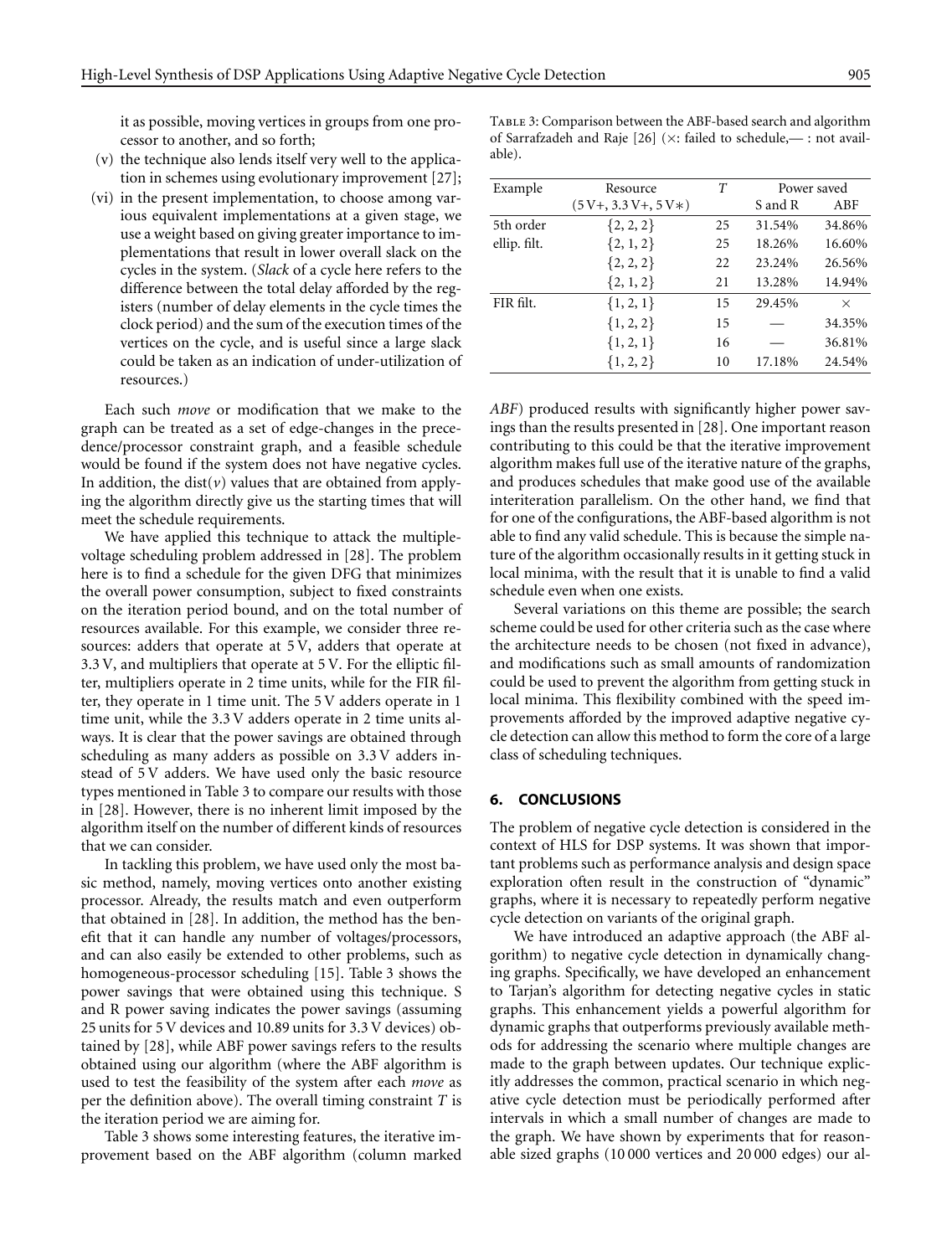gorithm outperforms the incremental algorithm (one change processed at a time) described in [\[4\]](#page-13-3) even for changes made in groups of as little as 4–5 at a time.

As our original interest in the negative cycle detection problem arose from its application to the problems described above in HLS, we have implemented some schemes that make use of the adaptive approach to solve those problems. We have shown how our adaptive approach to negative cycle detection can be exploited to compute the maximum cycle mean of a weighted digraph, which is a relevant metric for determining the throughput of DSP system implementations. We have compared our ABF technique, and ABF-based MCM computation technique against the best known related work in the literature, and have observed favorable performance. Specifically, the new technique provides better performance than Howard's algorithm for sparse graphs with relatively few edges that have delays.

Since computing power is cheaply available now, it is increasingly worthwhile to employ extensive search techniques for solving NP-hard analysis and design problems such as scheduling. The availability of an efficient adaptive negative cycle detection algorithm can make this process much more efficient in many application contexts. We have demonstrated this concretely by employing our ABF algorithm within the framework of a search strategy for multiple voltage scheduling.

## **ACKNOWLEDGMENTS**

This research was supported in part by the US National Science Foundation (NSF) Grant #9734275, NSF NYI Award MIP9457397, and the Advanced Sensors Collaborative Technology Alliance.

# <span id="page-13-0"></span>**REFERENCES**

- [1] R. Reiter, "Scheduling parallel computations," *Journal of the ACM*, vol. 15, no. 4, pp. 590–599, 1968.
- <span id="page-13-1"></span>[2] A. Dasdan, S. S. Irani, and R. K. Gupta, "Efficient algorithms for optimum cycle mean and optimum cost to time ratio problems," in *36th Design Automation Conference*, pp. 37–42, New Orleans, La, USA, ACM/IEEE, June 1999.
- <span id="page-13-2"></span>[3] B. Cherkassky and A. V. Goldberg, "Negative cycle detection algorithms," Tech. Rep. tr-96-029, NEC Research Institute, March 1996.
- <span id="page-13-3"></span>[4] G. Ramalingam, J. Song, L. Joskowicz, and R. E. Miller, "Solving systems of difference constraints incrementally," *Algorithmica*, vol. 23, no. 3, pp. 261–275, 1999.
- <span id="page-13-4"></span>[5] D. Frigioni, A. Marchetti-Spaccamela, and U. Nanni, "Fully dynamic shortest paths and negative cycle detection on digraphs with arbitrary arc weights," in *ESA '98*, vol. 1461 of *Lecture Notes in Computer Science*, pp. 320–331, Springer, Venice, Italy, August 1998.
- <span id="page-13-5"></span>[6] L.-T. Liu, M. Shih, J. Lillis, and C.-K. Cheng, "Data-flow partitioning with clock period and latency constraints," *IEEE Trans. on Circuits and Systems I: Fundamental Theory and Applications*, vol. 44, no. 3, 1997.
- <span id="page-13-6"></span>[7] G. Ramalingam, *Bounded incremental computation*, Ph.D. thesis, University of Wisconsin, Madison, Wis, USA, August 1993, revised version published by Springer-Verlag (1996) as vol. 1089 of *Lecture Notes in Computer Science*.
- <span id="page-13-7"></span>[8] B. Alpern, R. Hoover, B. K. Rosen, P. F. Sweeney, and F. K. Zadeck, "Incremental evaluation of computational circuits," in *Proc. 1st ACM-SIAM Symposium on Discrete Algorithms*, pp. 32–42, San Francisco, Calif, USA, January 1990.
- <span id="page-13-8"></span>[9] E. Lawler, *Combinatorial Optimization: Networks and Matroids*, Holt, Rhinehart and Winston, New York, NY, USA, 1976.
- <span id="page-13-9"></span>[10] J. Cochet-Terrasson, G. Cohen, S. Gaubert, M. McGettrick, and J.-P. Quadrat, "Numerical computation of spectral elements in max-plus algebra," in *Proc. IFAC Conf. on Syst. Structure and Control*, Nantes, France, July 1998.
- <span id="page-13-10"></span>[11] N. Chandrachoodan, S. S. Bhattacharyya, and K. J. R. Liu, "Adaptive negative cycle detection in dynamic graphs," in *Proc. International Symposium on Circuits and Systems*, vol. V, pp. 163–166, Sydney, Australia, May 2001.
- <span id="page-13-11"></span>[12] G. Ramalingam and T. Reps, "An incremental algorithm for a generalization of the shortest-paths problem," *Journal of Algorithms*, vol. 21, no. 2, pp. 267–305, 1996.
- <span id="page-13-12"></span>[13] D. Frigioni, M. Ioffreda, U. Nanni, and G. Pasqualone, "Experimental analysis of dynamic algorithms for single source shortest paths problem," in *Proc. Workshop on Algorithm Engineering*, pp. 54–63, Ca' Dolfin, Venice, Italy, September 1997.
- <span id="page-13-13"></span>[14] R. K. Ahuja, T. L. Magnanti, and J. B. Orlin, *Network Flows*, Prentice-Hall, Upper Saddle River, NJ, USA, 1993.
- <span id="page-13-14"></span>[15] S. M. H. de Groot, S. H. Gerez, and O. E. Herrmann, "Rangechart-guided iterative data-flow graph scheduling," *IEEE Trans. on Circuits and Systems I: Fundamental Theory and Applications*, vol. 39, no. 5, pp. 351–364, 1992.
- <span id="page-13-15"></span>[16] K. K. Parhi and D. G. Messerschmitt, "Static rate-optimal scheduling of iterative data-flow programs via optimum unfolding," *IEEE Trans. on Computers*, vol. 40, no. 2, pp. 178– 195, 1991.
- <span id="page-13-16"></span>[17] R. E. Tarjan, "Shortest paths," Tech. Rep., AT&T Bell laboratories, Murray Hill, New Jersey, USA, 1981.
- <span id="page-13-17"></span>[18] T. H. Cormen, C. E. Leiserson, and R. L. Rivest, *Introduction to Algorithms*, MIT Press, Cambridge, Mass, USA, 1990.
- <span id="page-13-18"></span>[19] A. Dasdan, S. S. Irani, and R. K. Gupta, "An experimental study of minimum mean cycle algorithms," Tech. Rep. UCI-ICS #98-32, University of California, Irvine, 1998.
- <span id="page-13-19"></span>[20] K. Mehlhorn and S. Näher, "LEDA: A platform for combinatorial and geometric computing," *Communications of the ACM*, vol. 38, no. 1, pp. 96–102, 1995.
- <span id="page-13-20"></span>[21] K. Ito and K. K. Parhi, "Determining the minimum iteration period of an algorithm," *Journal of VLSI Signal Processing*, vol. 11, no. 3, pp. 229–244, 1995.
- <span id="page-13-21"></span>[22] S. S. Bhattacharyya, S. Sriram, and E. A. Lee, "Resynchronization for multiprocessor DSP systems," *IEEE Trans. on Circuits and Systems I: Fundamental Theory and Applications*, vol. 47, no. 11, pp. 1597–1609, 2000.
- <span id="page-13-22"></span>[23] D. Y. Chao and D. T. Wang, "Iteration bounds of single rate dataflow graphs for concurrent processing," *IEEE Trans. on Circuits and Systems I: Fundamental Theory and Applications*, vol. 40, no. 9, pp. 629–634, 1993.
- <span id="page-13-23"></span>[24] S. H. Gerez, S. M. H. de Groot, and O. E. Hermann, "A polynomial time algorithm for computation of the iteration period bound in recursive dataflow graphs," *IEEE Trans. on Circuits and Systems I: Fundamental Theory and Applications*, vol. 39, no. 1, pp. 49–52, 1992.
- <span id="page-13-24"></span>[25] M. R. Garey and D. S. Johnson, *Computers and Intractability—A Guide to the Theory of NP-Completeness*, W. H. Freeman and Company, New York, NY, USA, 1979.
- <span id="page-13-25"></span>[26] D. J. Wang and Y. H. Hu, "Fully static multiprocessor array realizability criteria for real-time recurrent DSP applications," *IEEE Trans. Signal Processing*, vol. 42, no. 5, pp. 1288–1292, 1994.